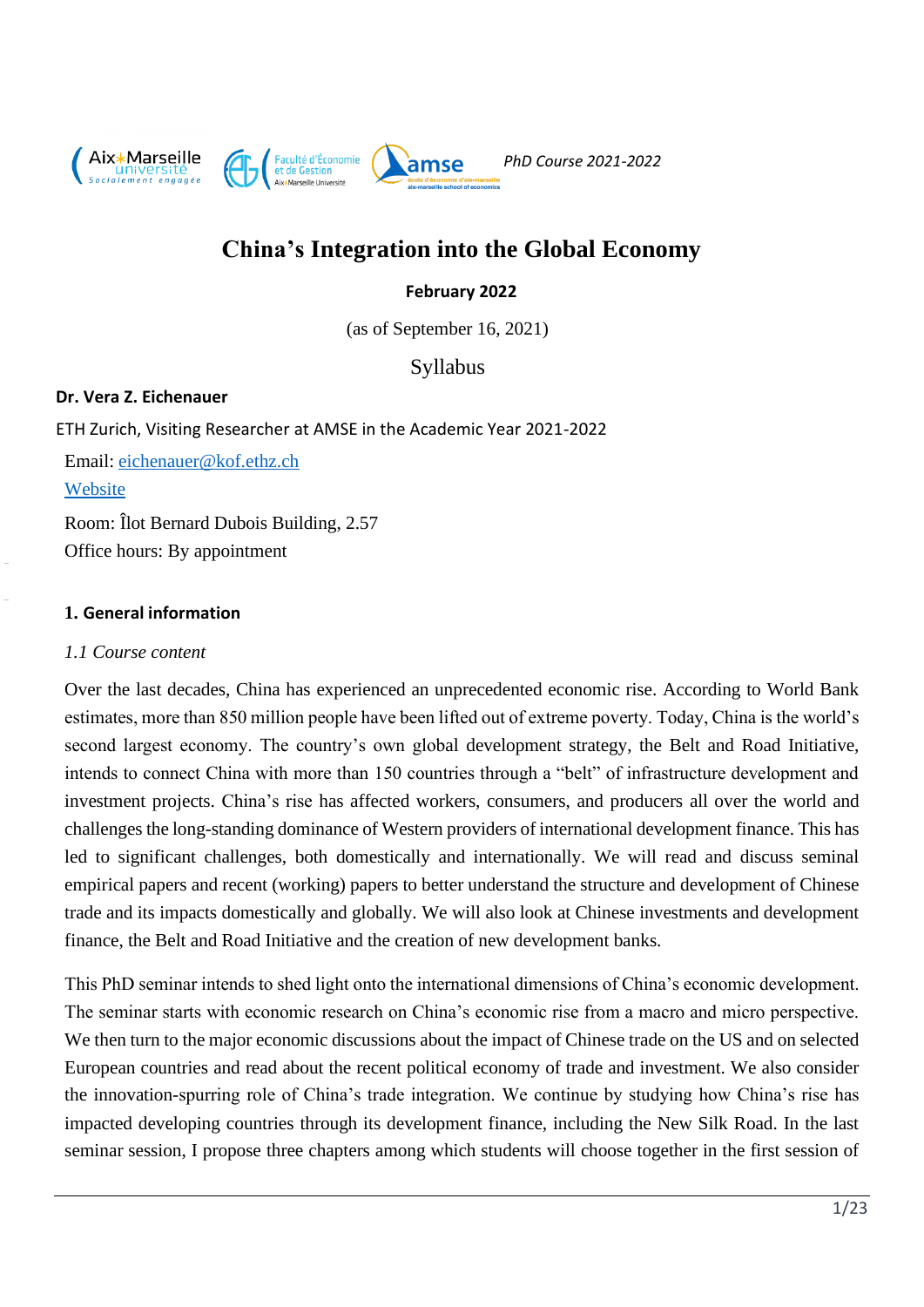

the seminar. I am open to other suggestions of topics and/or articles.

| Chapter 1 | China's economic growth                                                      |
|-----------|------------------------------------------------------------------------------|
| Chapter 2 | The 'China trade shock'                                                      |
| Chapter 3 | Innovation                                                                   |
| Chapter 4 | Trade policy with China and Chinese investments over the last decade         |
| Chapter 5 | Development finance and the Belt and Road initiative                         |
|           | In the first session, we will choose to discuss one of the following topics: |
| Chapter 6 | Domestic effects of Chinese international engagements                        |
| Chapter 7 | Environment                                                                  |
| Chapter 8 | Political evaluation                                                         |

# *1.2 Course goals*

Students learn how to work through cutting-edge empirical research on the effects of China's integration into the world economy; synthesize and critically review scholarly work; present research in front of an academic audience; and manage an academic debate.

# **2. Course overview**

# *2.1 Description of the teaching and learning methods*

With the opportunity to present scholarly work, students practice their ability to present key insights from complex empirical papers as well as defend arguments and empirical approaches from the literature. Through their responsibility for leading the discussion on one topic, they experience the role of a moderator and learn to engage their academic peers in the discussion. Through the engagement in discussions with other students and the teaching staff, they train their ability to reflect on the research papers by scholars and statements by other students. **The course language is English.**

# *2.2 Meetings*

# *Seminar organization*

• Wednesday, February 2, 17:00-18:00, Room: tba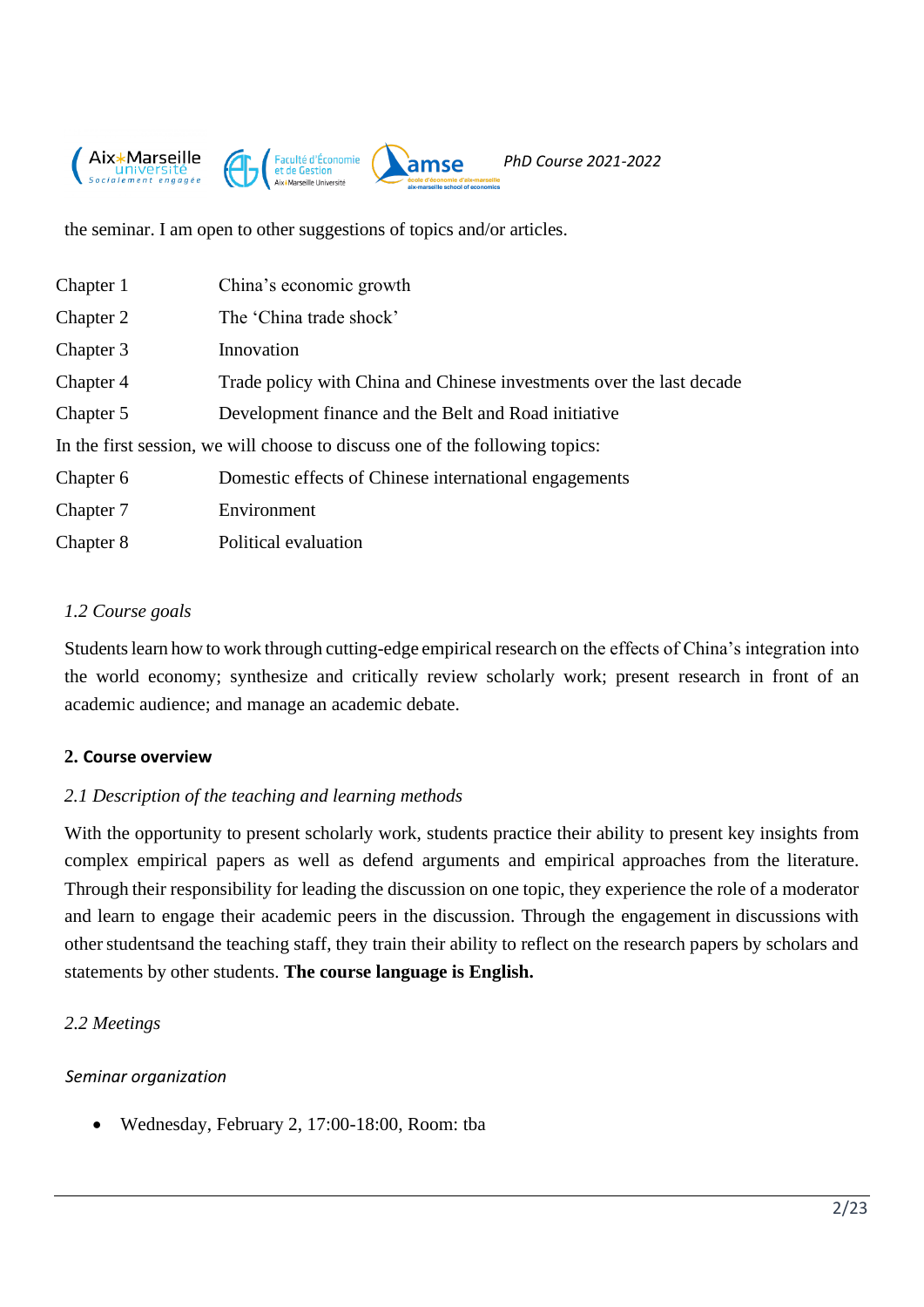





*Seminar sessions:*

- Wednesday, February 9, 16:00-19:00, Room: tba, Reading: Chapters 1-2
- Wednesday, February 16, 16:00-19:00, Room: tba, Reading: Chapters 3-4
- Monday, February 21, 17:00-19:00, Room: tba, Reading: Chapter 5
- Wednesday, February 23, 16:00-19:00, Room: tba, Reading: tbd, short presentations

amse

## *2.3 Examination and grading of the module*

The grading consists of four components:

- Presentation of one topic based on the reading + responsibility to lead the discussion in class (in groups: 1-3 people; 1.3 hours)
- Short presentation outlining open research questions including method and main data requirements (5-10 minutes, during the last seminar session)
- Participation in class

#### *2.4 Course materials*

- The required readings are announced below.
- Supplementary reading is indicated in the appendix and might be updated at the beginning of the course.

#### *Preliminary reading list:*

#### **Chapter 1: China's economic growth**

Zhu, Xiaodong. 2012. Understanding China's Growth: Past, Present, and Future. *Journal of Economic Perspectives* 26 (4): 103–24. [https://doi.org/10.1257/jep.26.4.103.](https://doi.org/10.1257/jep.26.4.103)

The pace and scale of China's economic transformation have no historical precedent. In 1978,China was one of the poorest countries in the world. The real per capita GDP in China was only onefortieth of the U.S. level and one-tenth the Brazilian level. Since then, China's real per capita GDP has grown at an average rate exceeding 8 percent per year. As a result, China'sreal per capita GDP is now almost one-fifth the U.S. level and at the same level as Brazil. Thisrapid and sustained improvement in average living standard has occurred in a country with more than 20 percent of the world's population so that China is now the second-largest economy in the world. I will begin by discussing briefly China's historical growth performancefrom 1800 to 1950. I then present growth accounting results for the period from 1952 to 1978and the period since 1978, decomposing the sources of growth into capital deepening, labor deepening, and productivity growth. But the main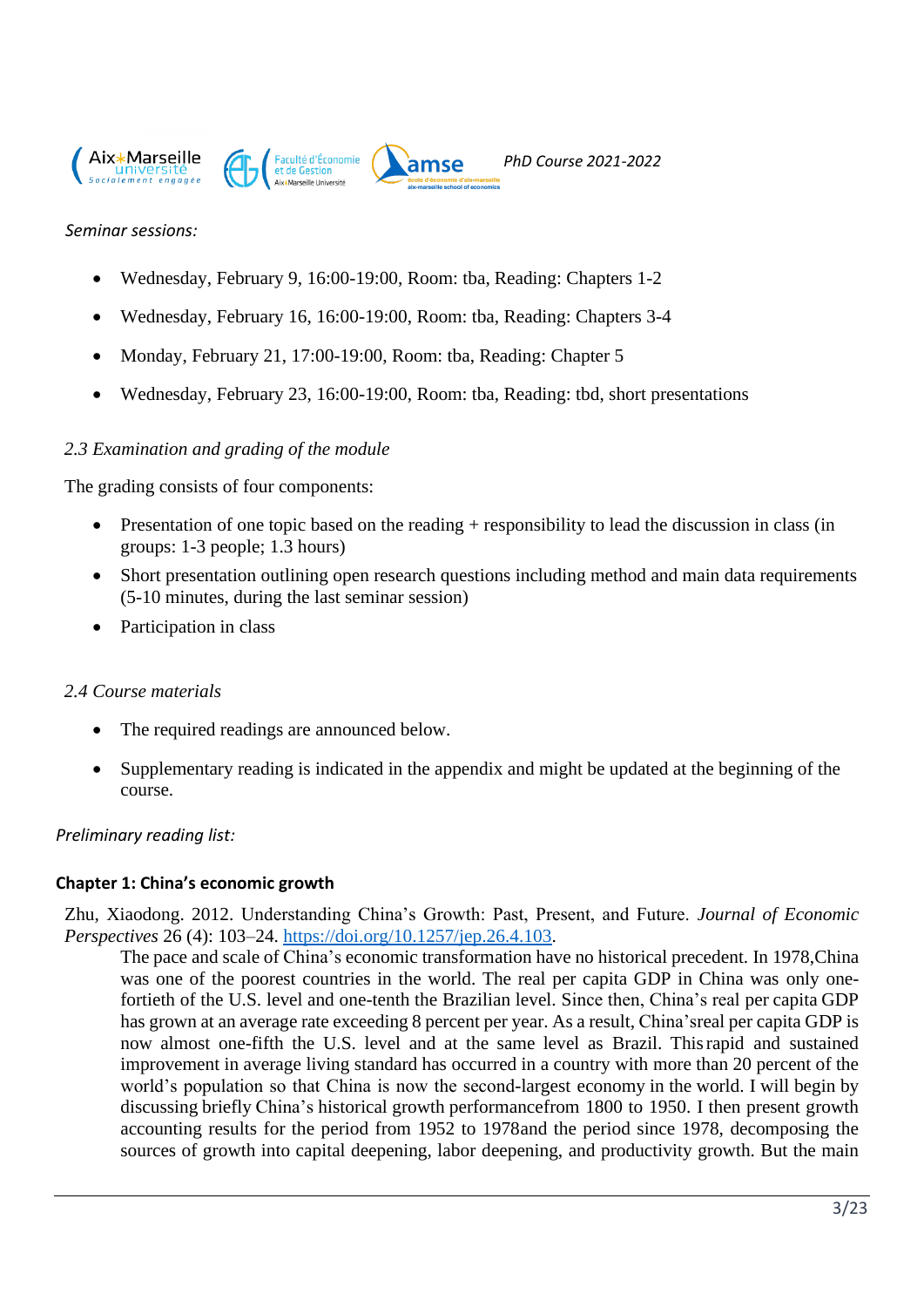

focus of this paper will be to examine the sources of growth since 1978, the year when China started economic reform. Perhaps surprisingly, given China's well-documented sky-high rates of saving and investment, I will argue that China's rapid growth over the last three decades has been driven by productivity growth rather than by capital investment. I also examine the contributions of sectorlevel productivity growth, and of resource reallocation across sectors and across firms within a sector, to aggregate productivity growth. Overall, gradual and persistent institutional change and policy reforms that have reduced distortions and improved economic incentives are the main reasons for the productivity growth.

Li, Hongbin, Lei Li, Binzhen Wu, and Yanyan Xiong. 2012. The End of Cheap Chinese Labor. *Journal of Economic Perspectives* 26 (4): 57–74. [https://doi.org/10.1257/jep.26.4.57.](https://doi.org/10.1257/jep.26.4.57)

In recent decades, cheap labor has played a central role in the Chinese model, which has reliedon expanded participation in world trade as a main driver of growth. At the beginning of China's economic reforms in 1978, the annual wage of a Chinese urban worker was only \$1,004 in U.S. dollars. The Chinese wage was only 3 percent of the average U.S. wage at thattime, and it was also significantly lower than the wages in neighboring Asian countries such as the Philippines and Thailand. The Chinese wage was also low relative to productivity. However, wages are now rising in China. In 2010, the annual wage of a Chinese urban workerreached \$5,487 in U.S. dollars, which is similar to wages earned by workers in the Philippinesand Thailand and significantly higher than those earned by workers in India and Indonesia. China's wages also increased faster than productivity since the late 1990s, suggesting that Chinese labor is becoming more expensive in this sense as well. The increase in China's wagesis not confined to any sector, as wages have increased for both skilled and unskilled workers,for both coastal and inland areas, and for both exporting and nonexporting firms. Webenchmark wage growth to productivity growth using both national- and industry-level data, showing that Chinese labor was kept cheap until the late 1990s but the relative cost of labor has increased since then. Finally, we discuss the main forces that are pushing wages up.

# *Further reading for Chapter 1*

Hsieh, Chang-Tai, Ralph Ossa. 2016. A global view of productivity growth in China. Journal of International Economics 102: 209-224. [https://doi.org/10.1016/j.jinteco.2016.07.007.](https://doi.org/10.1016/j.jinteco.2016.07.007)

How does a country's productivity growth affect worldwide real incomes through international trade? In this paper, we take this classic question to the data by measuring the spillover effects of China's productivity growth. Using a quantitative trade model, we first estimate China's productivity growth between 1995 and 2007 and then isolate what would have happened to real incomes around the world if only China's productivity had changed. We find that the spillover effects are small for all countries in our sample, ranging from a cumulative real income loss of at most −0.2% to a cumulative real income gain of at most 0.2%.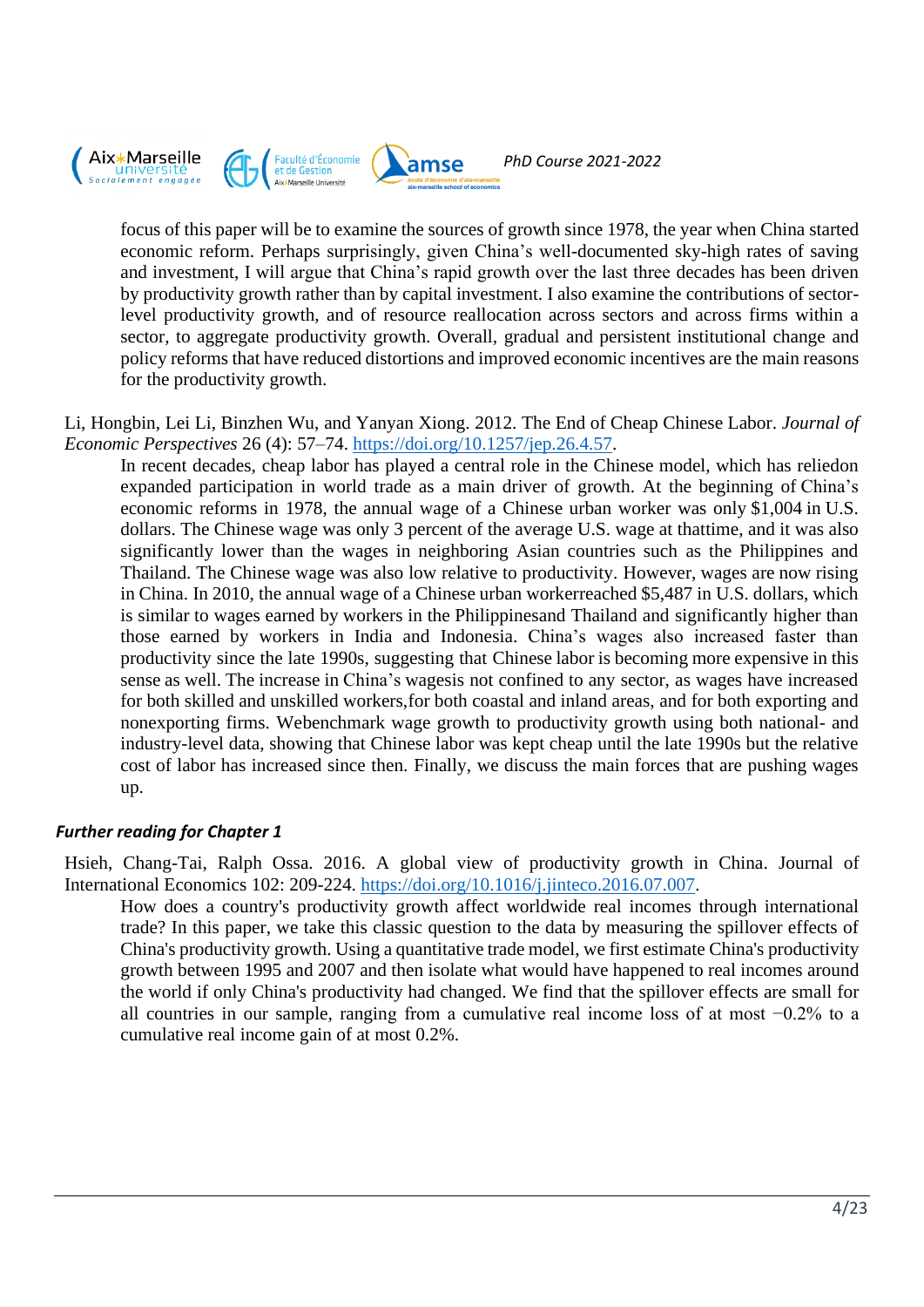

## **Chapter 2: The 'China trade shock'**

Autor, David H., David Dorn, Gordon H. Hanson, and Jae Song. 2014. Trade Adjustment: Worker-Level Evidence. *The Quarterly Journal of Economics* 129 (4): 1799–1860. [https://doi.org/10.1093/qje/qju026.](https://doi.org/10.1093/qje/qju026)

We analyze the effect of exposure to international trade on earnings and employment of U.S. workers from 1992 through 2007 by exploiting industry shocks to import competition stemming from China's spectacular rise as a manufacturing exporter paired with longitudinal data on individual earnings by employer spanning close to two decades. Individuals who in 1991 worked in manufacturing industries that experienced high subsequent import growth garner lower cumulative earnings, face elevated risk of obtaining public disability benefits, and spend less time working for their initial employers, less time in their initial two-digit manufacturing industries, and more time working elsewhere in manufacturing and outside of manufacturing. Earnings losses are larger for individuals with low initial wages, low initial tenure, and low attachment to the labor force. Lowwage workers churn primarily among manufacturing sectors, where they are repeatedly exposed to subsequent trade shocks. High- wage workers are better able to move across employers with minimal earnings losses and aremore likely to move out of manufacturing conditional on separation. These findings reveal thatimport shocks impose substantial labor adjustment costs that are highly unevenly distributed across workers according to their skill levels and conditions of employment in the preshock period.

Aghion, Philippe, Antonin Bergeaud, Matthieu Lequien, Marc Melitz, and Thomas Zuber. 2021. Opposing firm-level Responses to the China Shock: Horizontal Competition Versus Vertical Relationships? National Bureau of Economic Research Working Paper 29196. <https://doi.org/10.3386/w29196>

We decompose the "China shock" into two components that induce different adjustments for firms exposed to Chinese exports: a horizontal shock affecting firms selling goods that compete with similar imported Chinese goods, and a vertical shock affecting firms using inputs similar to the imported Chinese goods. Combining French accounting, customs, and patent information at the firm-level, we show that the horizontal shock is detrimental to firms' sales, employment, and innovation. Moreover, this negative impact is concentrated on low-productivity firms. By contrast, we find a positive effect - although often not significant - of the vertical shock on firms' sales, employment, and innovation.

Dauth, Wolfgang, Sebastian Findeisen, and Jens Suedekum. 2014. The Rise of the East and the Far East: German Labor Markets and Trade Integration. *Journal of the European Economic Association* 12 (6): 1643- 1675. <https://doi.org/10.1111/jeea.12092>

We analyze the effects of the unprecedented rise in trade between Germany and "the East" (China and Eastern Europe) in the period 1988–2008 on German local labor markets. Using detailed administrative data, we exploit the cross-regional variation in initial industry structures and use trade flows of other high-income countries as instruments for regional import and export exposure. We find that the rise of the East in the world economy caused substantial job losses in German regions specialized in import-competing industries, both in manufacturing and beyond. Regions specialized in export-oriented industries, however, experienced even stronger employment gains and lower unemployment. In the aggregate, we estimate that this trade integration has caused some 442,000 additional jobs in the economy and contributed to retaining the manufacturing sector in Germany.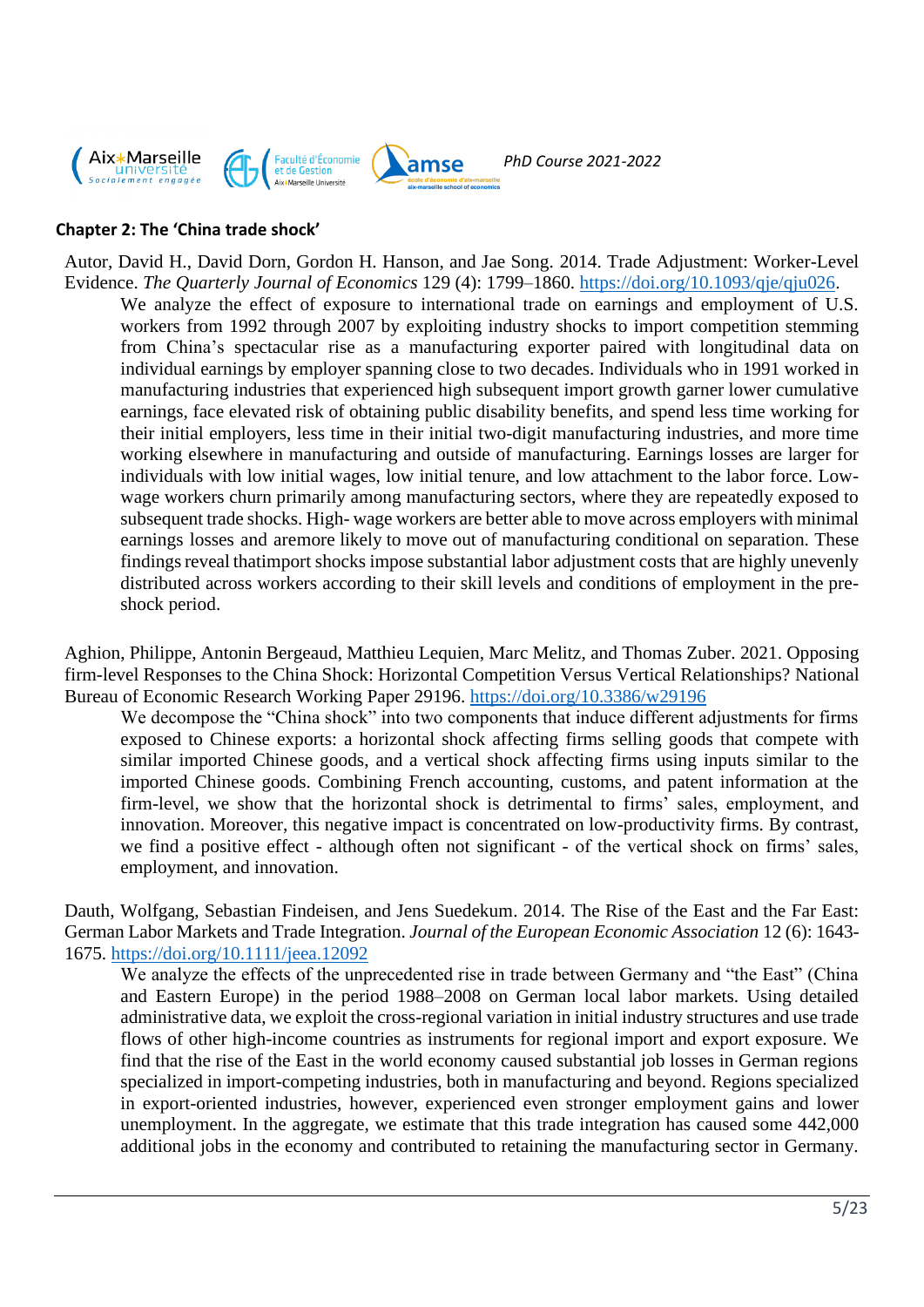

This is almost exclusively driven by the rise of Eastern Europe, not by China. We also conduct an analysis at the individual worker level, and find that trade had a stabilizing overall effect on employment relationships.

# *Further reading for Chapter 2*

Autor, David H., David Dorn, and Gordon H. Hanson. 2016. The China Shock: Learning from Labor-Market Adjustment to Large Changes in Trade. *Annual Review of Economics* 8: 205-240. [https://doi.org/10.1146/annurev-economics-080315-015041.](https://doi.org/10.1146/annurev-economics-080315-015041)

China's emergence as a great economic power has induced an epochal shift in patterns of world trade. Simultaneously, it has challenged much of the received empirical wisdom about how labor markets adjust to trade shocks. Alongside the heralded consumer benefits of expanded trade are substantial adjustment costs and distributional consequences. These impacts are most visible in the local labor markets in which the industries exposed to foreign competition are concentrated. Adjustment in local labor markets is remarkably slow, with wages and labor-force participation rates remaining depressed and unemployment rates remaining elevated for at least a full decade after the China trade shock commences. Exposed workers experience greater job churning and reduced lifetime income. At the national level, employment has fallen in the US industries more exposed to import competition, as expected, but offsetting employment gains in other industries have yet to materialize. Better understanding when and where trade is costly, and how and why it may be beneficial, is a key item on the research agenda for trade and labor economists.

Amiti, Mary, Mi Dai, Robert C. Feenstra, John Romalis. 2020. How did China's WTO entry affect U.S. prices? *Journal of International Economics* 126. [https://doi.org/10.1016/j.jinteco.2020.103339.](https://doi.org/10.1016/j.jinteco.2020.103339)

We analyze the effects of China's rapid export expansion following its WTO entry on the U.S. prices of manufacturing goods between 2000 and 2006, exploiting cross-industry variation in trade liberalization. Lower input tariffs in China lowered costs and, in conjunction with reduced U.S. tariff uncertainty, expanded China's export participation. WTO entry therefore led to lower effective prices for Chinese exports, and we find a substantial reduction in the prices of other countries selling to the U.S., too. The largest contribution to the overall price reduction comes from lower inputs tariffs in China, with further price reductions caused by the reduction in tariff uncertainty. Other policy reforms such as the elimination of U.S. quotas under the Multifibre Agreements and of Chinese export controls also reduced prices.

Asquith, Brian, Sanjana Goswami, David Neumark, Antonio Rodriguez-Lopez. 2019. U.S. job flows and the China shock. Journal of International Economics 118: 123-137. [https://doi.org/10.1016/j.jinteco.2019.02.002.](https://doi.org/10.1016/j.jinteco.2019.02.002)

International trade exposure affects job flows along the intensive margin (from expansions and contractions of firms' employment) as well as along the extensive margin (from births and deaths of firms). This paper uses 1992–2011 employment data from U.S. establishments to construct job flows at both the industry and commuting-zone levels, and then estimates the impact of the 'China shock'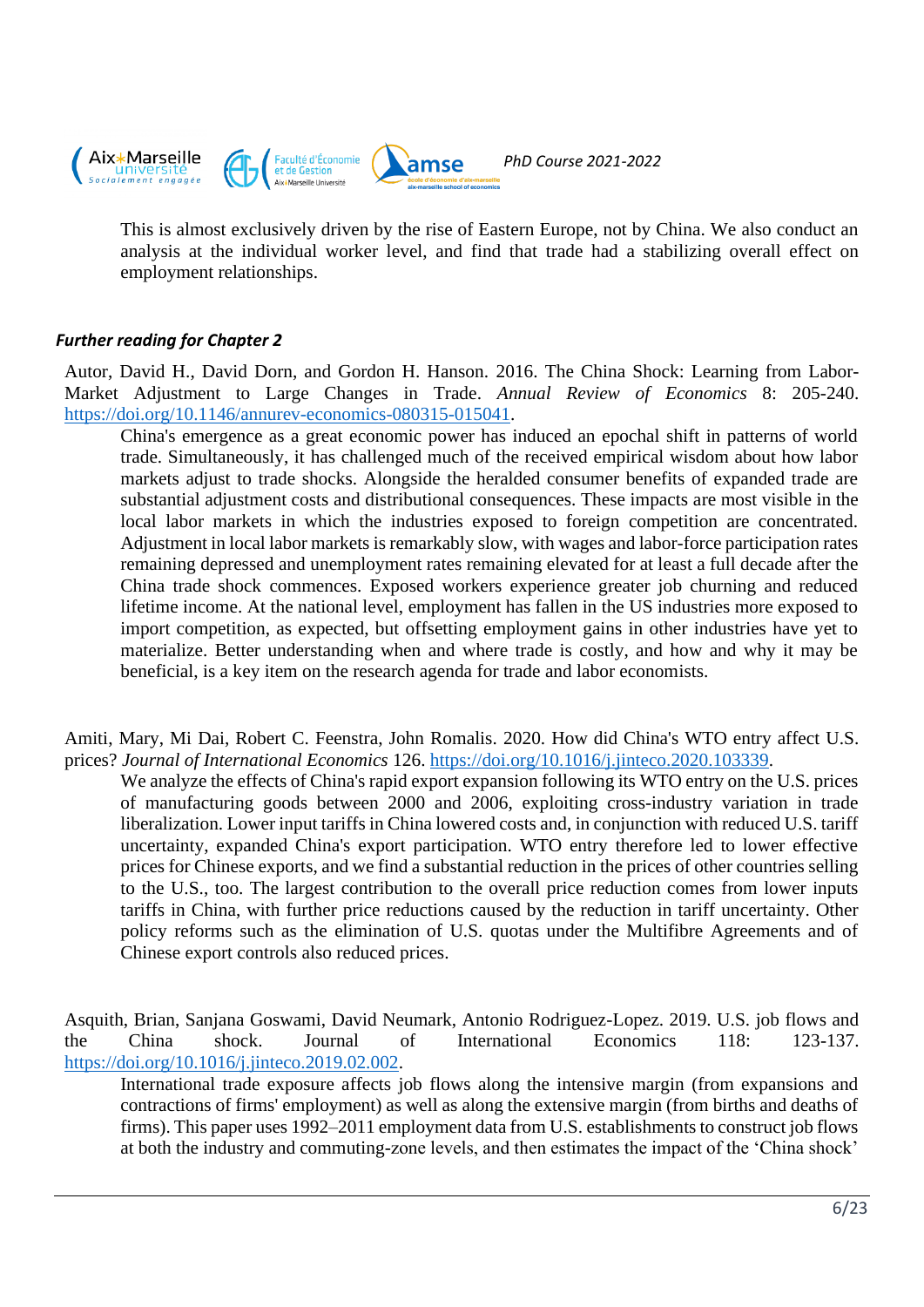

on each job-flow type. Using the two most influential measures of Chinese exposure, we find that the China shock affects U.S. employment mainly through deaths of establishments. At the commuting-zone level, we find evidence of large job reallocation from the Chinese-competition exposed sector to the nonexposed sector. Moreover, we demonstrate that the job-flow effects of the China shock are fundamentally different from those of a more general adverse shock affecting the U.S. demand for domestic labor.

Branstetter, Lee G., Brian K. Kovak, Jacqueline Mauro, and Ana Venancio. 2019. The China Shock and Employment in Portuguese Firms. National Bureau of Economic Research Working Paper 26252. [https://doi.org/10.3386/w26252.](https://doi.org/10.3386/w26252)

This paper considers the effects of Chinese import competition on firm-level labor market outcomes in Portugal. We examine direct competition in the Portuguese market and indirect competition Portugal's largest export markets in Western Europe. Using rich employer-employee data matched to firm-level trade transactions, we measure the degree to which different Portuguese firms faced Chinese import competition, based on firm product mix and distribution of sales across countries. We find economically and statistically significant employment declines in firms with more exposure to Chinese competition in European export markets, but minimal effects of direct competition in Portugal. Our findings also suggest a centrally important role for Portugal's stringent labor market regulations in limiting firms' ability to adjust to competitive shocks. In our earlier sample period (1995-2000), firms have limited ability to adjust employment, hours, or wages, and the primary adjustment margin is firm exit. In the later period (2000-2007), when more flexible temporary contracts comprise a larger share of employment, we find employment reductions among more exposed firms. Those employment reductions are entirely accounted for by changes in temporary employment, with no effect on permanent employment. We expect these findings to be informative for other peripheral European countries that had specialized in labor-intensive manufacturing industries operating under inflexible labor market regimes.

Dauth, Wolfgang, Sebastian Findeisen, and Jens Suedekum. 2017. Trade and Manufacturing Jobs in Germany. *American Economic Review*, 107 (5): 337-42. [https://doi.org/10.1257/aer.p20171025.](https://doi.org/10.1257/aer.p20171025)

The German economy exhibits rising service and declining manufacturing employment, but this decline is much sharper in import-competing than export-oriented branches. We first document the individual-level job transitions behind those trends. They are not driven by manufacturing workers who smoothly switch to services. The observed shifts are entirely due to young entrants and returnees from non-employment. We then investigate if rising trade with China and Eastern Europe causally affected those labor flows. Exploiting variation across industries and regions, we find that globalization did not speed up the manufacturing decline in Germany. It even retained those jobs in the economy.

Feenstra, Robert C., Hong Ma, Yuan Xu. 2019. US exports and employment. *Journal of International Economics*, 120: 46-58. [https://doi.org/10.1016/j.jinteco.2019.05.002.](https://doi.org/10.1016/j.jinteco.2019.05.002)

We study the employment responses to the expansion of US exports and to the import competition, especially from China. We find that although import competition reduces jobs, export expansion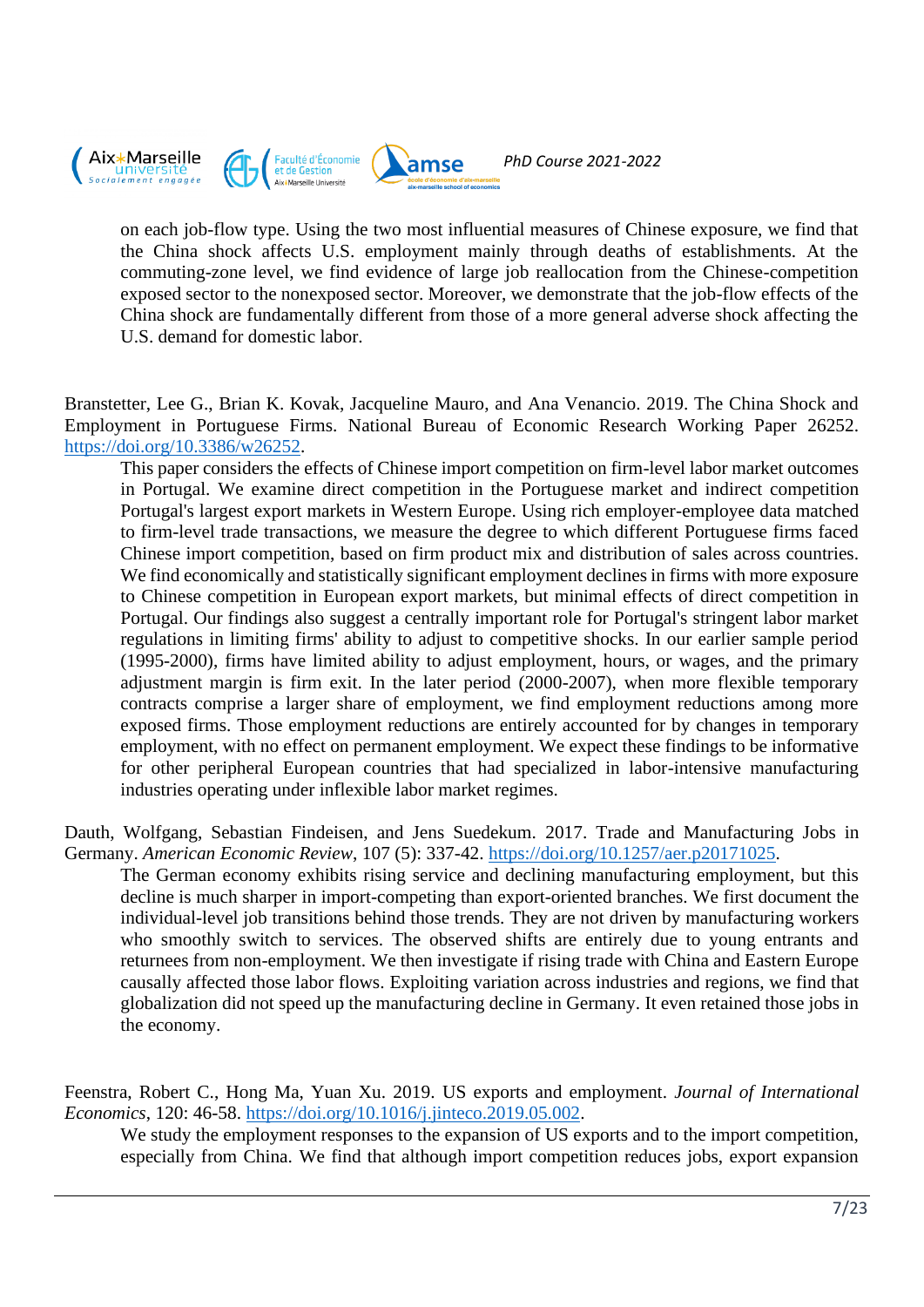

also creates a substantial number of jobs. At the industry level, job gains due to US export expansion largely offset job losses due to Chinese import competition, resulting in a net gain of 379 thousand jobs over 1991–2011 in our preferred estimate. At the commuting zone level, job gains and losses are roughly balanced, with a slight net loss of 68 thousand jobs and a substantial range around this preferred estimate depending on the specification.

Dustmann, Christian. 2021. [Trade, Labor Markets, and the China Shock: What Can Be Learned from the](https://ideas.repec.org/p/crm/wpaper/2112.html)  [German Experience?](https://ideas.repec.org/p/crm/wpaper/2112.html) Centre for Research and Analysis of Migration, Department of Economics, University College London: [CReAM Discussion Paper Series](https://ideas.repec.org/s/crm/wpaper.html) 2112.

A number of recent works have shown that the substantial increase in imports to the United States from China over recent decades led to large but highly concentrated negative labor market outcomes for those workers most exposed to these imports. On the other hand, such substantially negative effects were largely absent in Germany, the world's fourth-largest economy. This paper discusses aspects that likely contribute to explaining these differences: the German industry structure, its nature of industrial relations, as well as the ability to and willingness of workers to retrain. Moreover, with the China shock being in large part over, any future shocks will most likely look quite different. It is unlikely that the economic shocks of the future will affect the same workers, in the same ways, as the China shock did. Therefore, by focusing the policy discussion on trade policy exclusively, we may overlook other looming challenges. Instead, it may be more fruitful to discuss how to design industrial policies, labor market policies, and education and training policies so that modern economies can adapt flexibly to a range of possible shocks.

Handley, Kyle, and Nuno Limão. 2017. Policy Uncertainty, Trade, and Welfare: Theory and Evidence for China and the United States. *American Economic Review* 107 (9): 2731-83. <https://doi.org/10.1257/aer.20141419>

We examine the impact of policy uncertainty on trade, prices, and real income through firm entry investments in general equilibrium. We estimate and quantify the impact of trade policy on China's export boom to the United States following its 2001 WTO accession. We find the accession reduced the US threat of a trade war, which can account for over one-third of that export growth in the period 2000-2005. Reduced policy uncertainty lowered US prices and increased its consumers' income by the equivalent of a 13-percentage-point permanent tariff decrease. These findings provide evidence of large effects of policy uncertainty on economic activity and the importance of agreements for reducing it.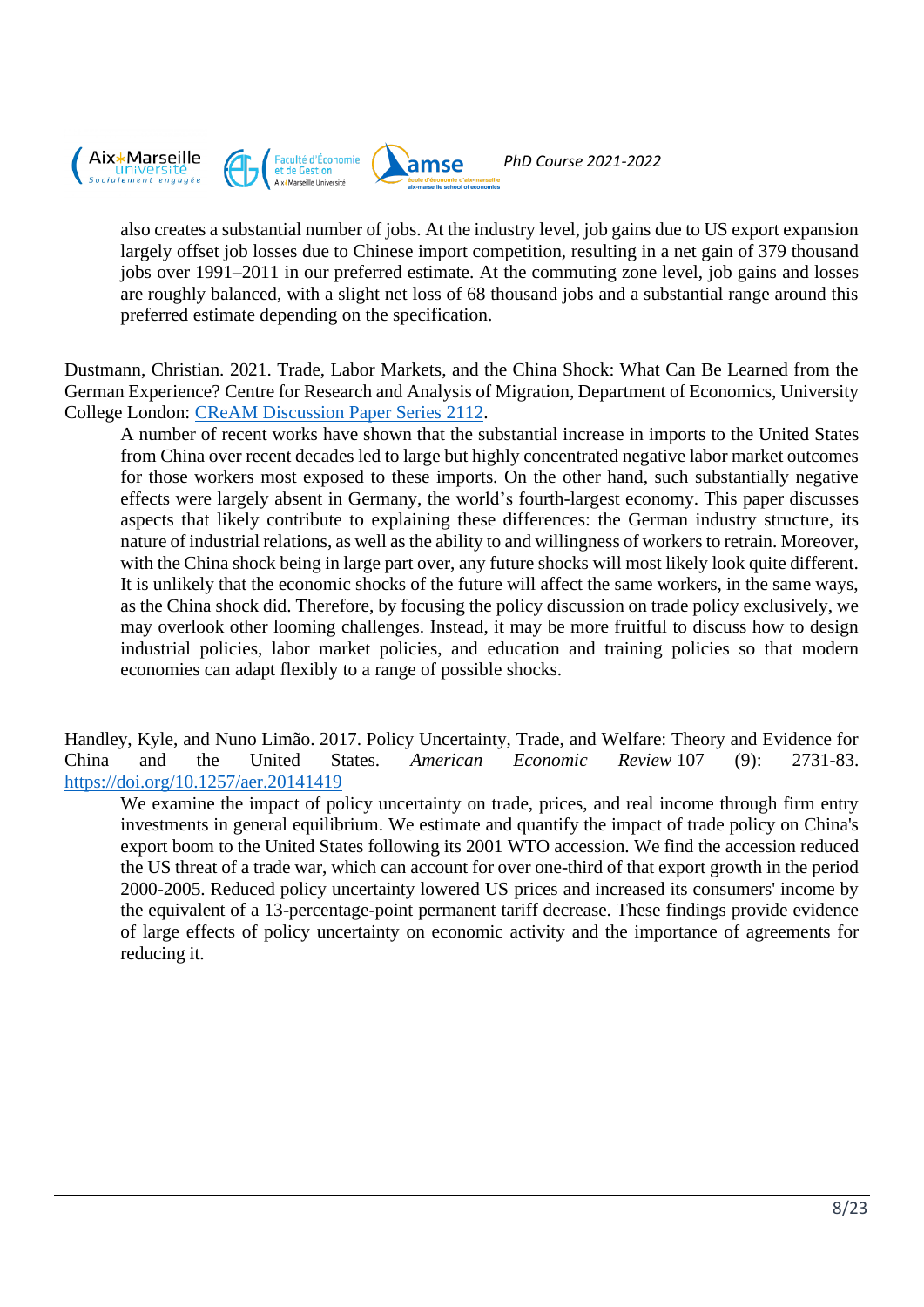

#### **Chapter 3: Innovation**

Autor, David, David Dorn, Gordon H. Hanson, Gary Pisano, and Pian Shu. 2020. Foreign Competition and Domestic Innovation: Evidence from US Patents. *American Economic Review: Insights*, 2 (3): 357-74. https://doi.org[/10.1257/aeri.20180481.](https://www.aeaweb.org/articles?id=10.1257/aeri.20180481)

Manufacturing accounts for more than three-quarters of US corporate patents. The competitive shock to this sector emanating from China's economic ascent could in theory either augment or stifle US innovation. Using three decades of US patents matched to corporate owners, we quantify how foreign competition affects domestic innovation. Rising import exposure intensifies competitive pressure, reducing sales, profitability, and R&D expenditure at US firms. Accounting for confounding sectoral patenting trends, we find that US patent production declines in sectors facing greater import competition. This adverse effect is larger among initially less profitable and less capital-intensive firms.

Wei, Shang-Jin, Zhuan Xie, and Xiaobo Zhang. 2017. From 'Made in China' to 'Innovated in China': Necessity, Prospect, and Challenges. *Journal of Economic Perspectives* 31 (1): 49–70. [https://doi.org/10.1257/jep.31.1.49.](https://doi.org/10.1257/jep.31.1.49)

We analyse the 'explosion' of patent filings by Chinese residents, both domestically and in theUSA during the early 2000s, employing a unique data set of 374,000 firms matching patent applications to manufacturing census data. Our analysis reveals that patenting is highly concentrated among a small number of firms, operating in the information and communicationtechnology (ICT) sector. Although increases in patent filings by these companies are partly driven by increased R&D intensity, our analysis suggests that the explosion of patent filings at the Chinese patent office is driven by factors other than underlying innovative behaviour, including government subsidies that encourage patent filings directly.

#### *Further reading for Chapter 3*

Cheng, Hong, Ruixue Jia, Dandan Li, and Hongbin Li. 2019. The Rise of Robots in China. *Journal of Economic Perspectives*, 33 (2): 71-88. [https://doi.org/10.1257/jep.33.2.71.](https://doi.org/10.1257/jep.33.2.71)

China is the world's largest user of industrial robots. In 2016, sales of industrial robots in China reached 87,000 units, accounting for around 30 percent of the global market. To put this number in perspective, robot sales in all of Europe and the Americas in 2016 reached 97,300 units (according to data from the International Federation of Robotics). Between 2005 and 2016, the operational stock of industrial robots in China increased at an annual average rate of 38 percent. In this paper, we describe the adoption of robots by China's manufacturers using both aggregate industry-level and firm-level data, and we provide possible explanations from both the supply and demand sides for why robot use has risen so quickly in China. A key contribution of this paper is that we have collected some of the world's first data on firms' robot adoption behaviors with our China Employer-Employee Survey (CEES), which contains the first firm-level data that is representative of the entire Chinese manufacturing sector.

Eberhardt, Markus, Christian Helmers, and Zhihong Yu. 2017. What Can Explain the Chinese Patent Explosion? *Oxford Economic Papers* 69 (1): 239–62. [https://doi.org/10.1093/oep/gpw042.](https://doi.org/10.1093/oep/gpw042)

After more than three decades of high growth based on its low-wage advantage and relatively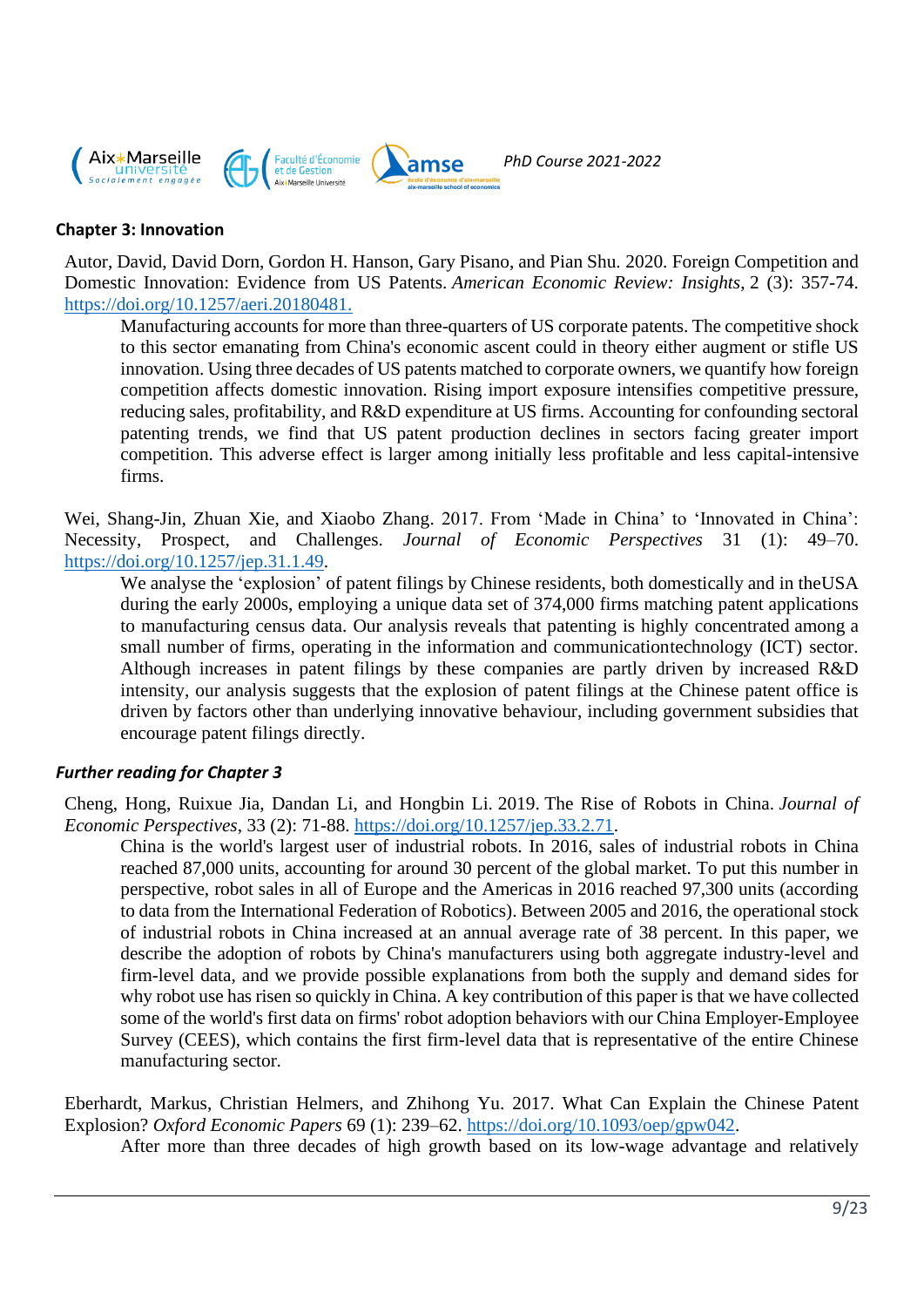

favorable demographics--in combination with market-oriented reforms and openness to the world economy--China is at a crossroads with a much higher wage and a shrinking workforce. Future growth will depend, by necessity, more on the generation of increased productivity, and domestic innovation will play an important part in this. In this paper, we assess the likelihood that China can make the necessary transition. Using data on expenditure on research and development, and patent applications, receipts, and citations, we show that the Chinese economy has become increasingly innovative. We will argue that rising wages and expanding markets are among the important drivers of China's growth in innovation. On the other hand, we find evidence of resource misallocation in the innovation area: while state-owned firms receive more subsidies, private firms exhibit more innovation results. Innovation can presumably progress even faster if resource misallocation can be tackled.

Nicholas Bloom, Mirko Draca, John Van Reenen, Trade Induced Technical Change? 2016. The Impact of Chinese Imports on Innovation, IT and Productivity. *The Review of Economic Studies* 83 (1): 87–117. [https://doi.org/10.1093/restud/rdv039.](https://doi.org/10.1093/restud/rdv039)

We examine the impact of Chinese import competition on broad measures of technical change patenting, IT, and TFP—using new panel data across twelve European countries from 1996 to 2007. In particular, we establish that the *absolute* volume of innovation increases within the firms most affected by Chinese imports in their output markets. We correct for endogeneity using the removal of product-specific quotas following China's entry into the World Trade Organization in 2001. Chinese import competition led to increased technical change *within firms* and reallocated employment *between firms* towards more technologically advanced firms. These within and between effects were about equal in magnitude, and account for 14% of European technology upgrading over 2000–7 (and even more when we allow for offshoring to China). Rising Chinese import competition also led to falls in employment and the share of unskilled workers. In contrast to low-wage nations like China, developed countries had no significant effect on innovation.

Utar, Hale, and Luis B. Torres Ruiz. 2013. International competition and industrial evolution: Evidence from the impact of Chinese competition on Mexican maquiladoras. *Journal of Development Economics* 105: 267–87. [https://doi.org/10.1016/j.jdeveco.2013.08.004.](https://doi.org/10.1016/j.jdeveco.2013.08.004)

Effects of the competition between two South locations (Mexico and China) in a Northern market (US) are analyzed. By employing a plant-level data set that covers the universe of Mexican export processing plants (maquiladoras) from 1990 to 2006 and relying on an instrumental variable strategy that exploits exogenous intensification of Chinese importsin theworld in conjunction with the WTO accession of China, the empirical analysis reveals a substantial effect of intensified Chinese competition on maquiladoras. In particular, competition from China has a negative and significant impact on employment and plant growth, both through the intensive and the extensive margin. Asthe negative impact is strongeron the most unskilled labor intensive sectors, it triggers significant sectoral reallocation. Suggestive evidence on industrial upgrading among maquiladoras in response to competitionwith China is also provided. Overall the results provide additional insight into the way low- wage competition shapes the evolution of industries.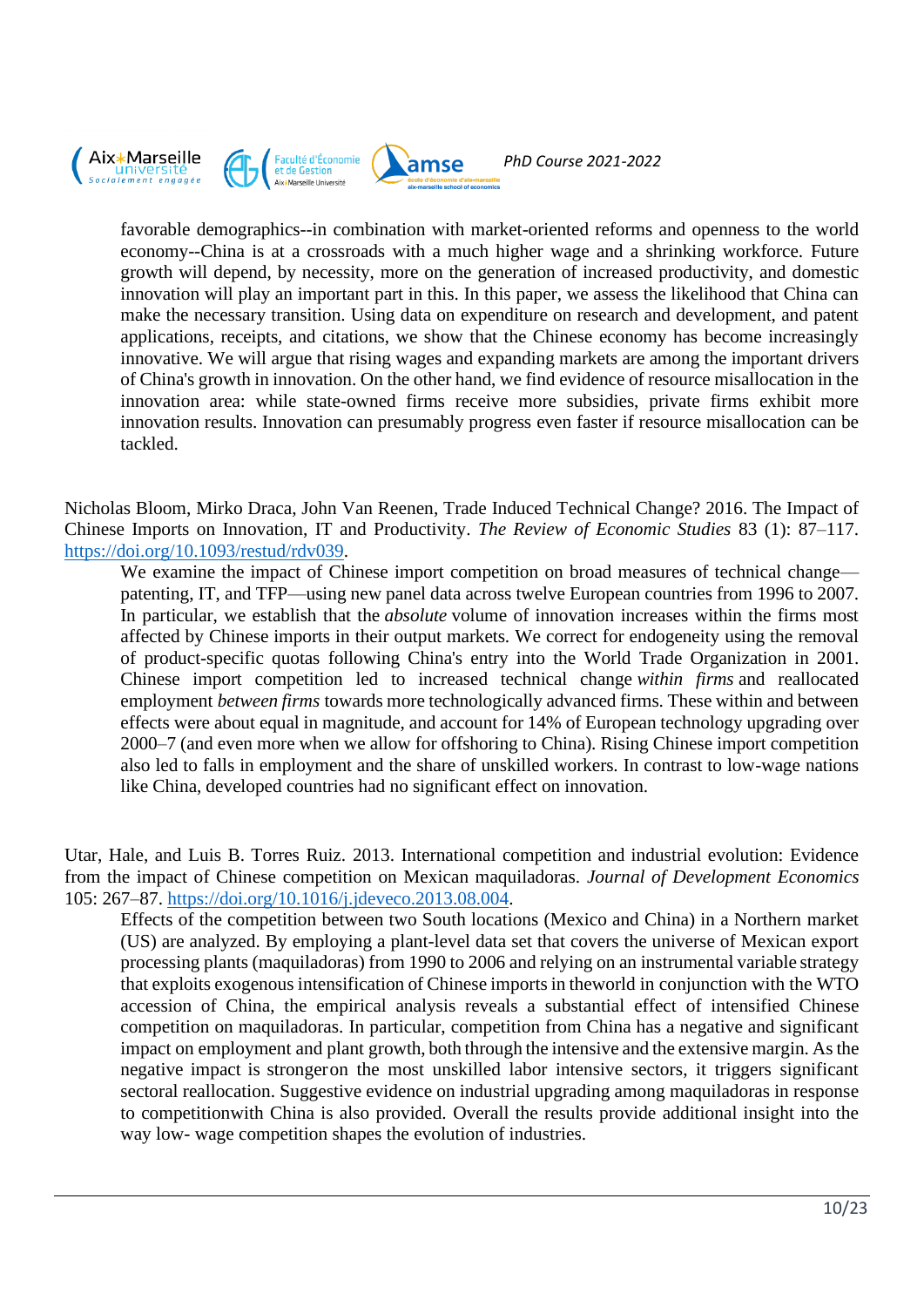

#### **Chapter 4: Trade policy and Chinese investments over the last decade**

Bown, Chad P., Paola Conconi, Aksel, Erbahar, and Lorenzo, Trimarchi. 2020. Trade Protection along Supply Chains. Center for Economic Studies and Ifo Institute, Munich: CESifo Working Paper 8812. [http://hdl.handle.net/10419/232409.](http://hdl.handle.net/10419/232409)

During the last decades, the United States has applied increasingly high trade protection against China. We combine detailed information on US antidumping (AD) duties — the most widely used trade barrier — with US input-output data to study the effects of trade protection along supply chains. To deal with endogeneity concerns, we propose a new instrument for AD protection, which combines exogenous variation in the political importance of industries with their historical experience in AD proceedings. We find that tariffs have large negative effects on downstream industries, decreasing employment, wages, sales, and investment. Our baseline estimates for 1988-2016 indicate that, due to AD protection against China, around 1.8 million US jobs were lost in downstream industries, with no significant job gains in protected sectors. When we extend the analysis to measures introduced under President Trump, we find that around 500,000 jobs were lost during the first two years of his term. We also provide evidence of the mechanisms behind the negative effects of protection along supply chains: AD duties decrease imports and raise production costs for downstream industries.

Fuchs [Andreas,](http://www.andreas-fuchs.net/) [Lennart Kaplan,](https://sites.google.com/view/lennart-kaplan/home) [Krisztina Kis-Katos,](https://www.uni-goettingen.de/de/krisztina+kis-katos/545784.html) [Sebastian S. Schmidt,](https://www.uni-goettingen.de/en/614394.html) [Felix Turbanisch](https://www.uni-goettingen.de/en/614391.html) an[d Feicheng](https://www.uni-goettingen.de/de/570296.html)  [Wang.](https://www.uni-goettingen.de/de/570296.html) 2021. Mask Wars: China's Exports of Medical Goods in Times of COVID-19. Center for European, Governance and Economic Development Research Discussion Papers 398, University of Goettingen, Department of Economics. [https://ideas.repec.org/p/zbw/cegedp/398.html.](https://ideas.repec.org/p/zbw/cegedp/398.html)

The COVID-19 outbreak has cut China's supply of and raised the world's demand for face masks, disinfectants, ventilators, and other critical medical goods. This article studies the economic and political factors that are associated with China's exports of medical equipment during the first two months of the global pandemic. Regression results show that—controlled for demand factors countries with stronger past economic ties with China import more critical medical goods from China at both the national level and the level of Chinese provinces. Friendly political relations, such as the twinning of provinces, appear to work as a substitute for pre-existing economic ties at the provincial level. These findings imply that, to secure access to medical equipment in crises, countries are well advised to either diversify their sources or to develop closer relations with Beijing and China's provinces.

Fuest, Clemens, Felix Hugger, Samina Sultan, and Jing Xing. 2019. What Drives Chinese Overseas M&A Investment? Evidence from Micro Data. EconPol Working Paper 33, ifo Institute - Leibniz Institute for Economic Research at the University of Munich, Munich. [http://hdl.handle.net/10419/219495.](http://hdl.handle.net/10419/219495)

In recent years Chinese foreign acquisitions have increased significantly. In Europe and the US, these investments are often criticized. Critics argue that Chinese investors outbid other investors with help from their government, that the acquisitions lead to undesirable technology transfer or that they may have negative consequences for the employees of the target firm. We use a large deal-level dataset on cross-border acquisitions to investigate whether Chinese foreign acquisitions differ from crossborder investment coming from other countries. We find that relative to non-Chinese investors, Chinese acquirers indeed appear to be different in some dimensions. They focus on targets with higher debt levels and lower profitability. At the same time, they don't seem to pay more for targets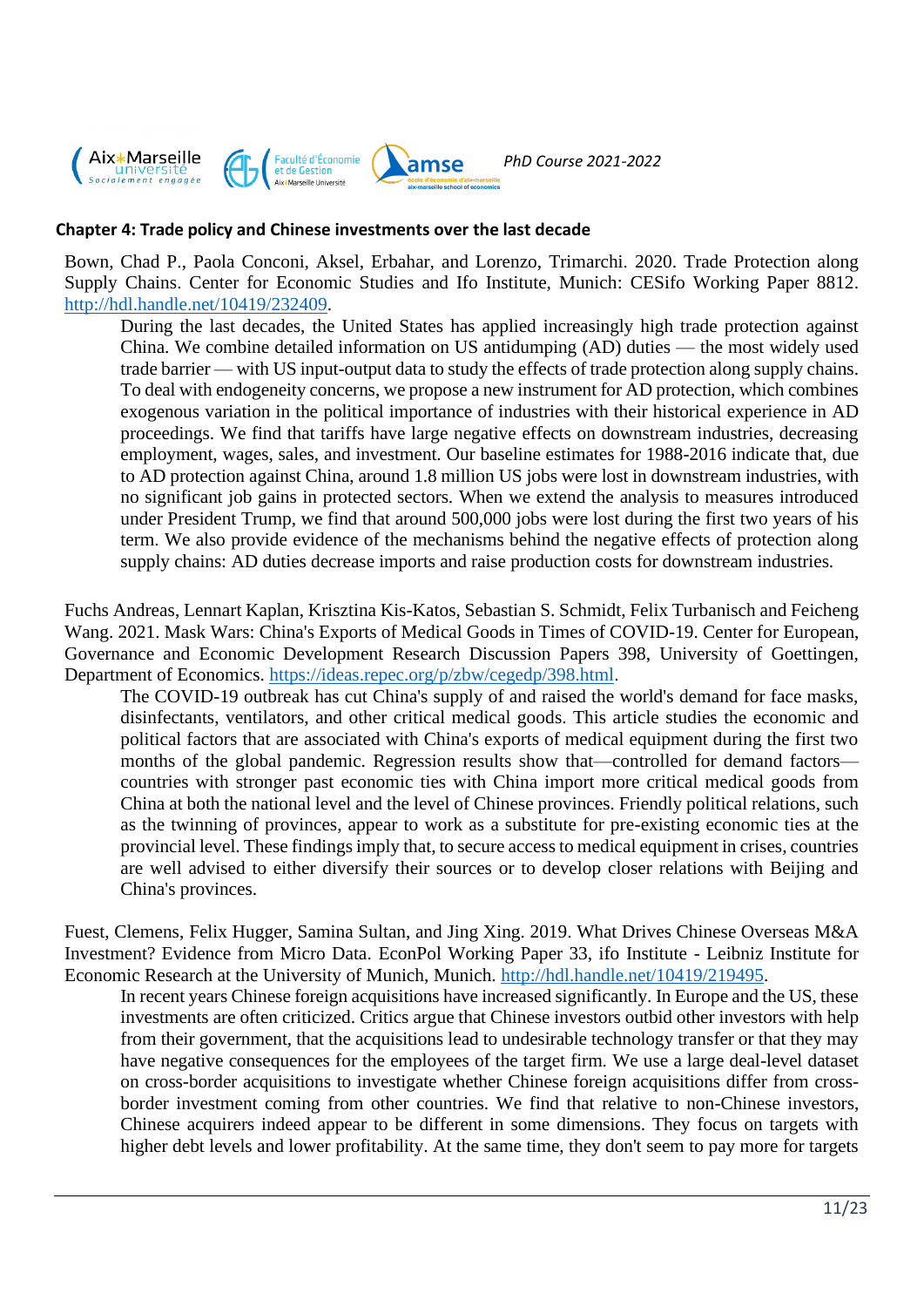

with given characteristics, questioning the view that they are subsidized to outbid other investors. Policy initiatives like the Belt and Road Initiative and Made in China 2025 influence state-owned but not private Chinese investors, suggesting that geopolitical or technology interests play a role. In the years after the takeover, target companies acquired by Chinese investors exhibit lower growth in capital productivity but a higher growth of employee compensation.

Garred, Jason. 2018. The persistence of trade policy in China after WTO accession. *Journal of International Economics* 114: 130-142. [https://doi.org/10.1016/j.jinteco.2018.06.001.](https://doi.org/10.1016/j.jinteco.2018.06.001)

Import tariffs have fallen steeply worldwide over the last several decades, but has trade policy persisted through a rise in the use of other instruments? I study this question in the context of China's 2001 accession to the World Trade Organization, using panel data on Chinese export policies. I find that after its entry into WTO, the distribution of China's export restrictions across industries increasingly resembles the inverse of its pre-WTO import tariff schedule. The evidence suggests that increases in export restrictions are likely to have partly restored China's pre-WTO trade policy.

# *Further reading for Chapter 4*

Che, Yi, Julan Du, Yi Lu, and Zhigang Tao. 2015. Once an enemy, forever an enemy? The long-run impact of the Japanese invasion of China from 1937 to 1945 on trade and investment. *Journal of International Economics* 96 (1): 182–98. [https://doi.org/10.1016/j.jinteco.2015.01.001.](https://doi.org/10.1016/j.jinteco.2015.01.001)

In this study, we exploit one of the most important conflicts of the 20th century between whatare currently the world's second and third largest economies, that is, the Japanese invasion ofChina from 1937 to 1945, to investigate the long-term impact of conflicts between countries on crossborder trade and investment. We find that Japanese multinationals are less likely to invest in Chinese regions that suffered greater civilian casualties during the Japanese invasion,and these regions also trade less with Japan. Our study shows that historical animosity still influences international trade and investment, despite the trend toward an increasingly globalized world.

Fisman, Raymond, Yasushi Hamao, and Yongxiang Wang. 2014. Nationalism and Economic Exchange: Evidence from Shocks to Sino-Japanese Relations. *Review of Financial Studies* 27 (9): 2626–60. [https://doi.org/10.1093/rfs/hhu017.](https://doi.org/10.1093/rfs/hhu017)

We study the impact of nationalism and interstate frictions on international economic relationsby analyzing market reaction to adverse shocks to Sino-Japanese relations in 2005 and 2010. Japanese companies with high China exposure suffer relative declines during each event window; a symmetric effect is observed for Chinese companies with high Japanese exposure.The effect on Japanese companies is more pronounced for those operating in industries dominated by Chinese state-owned enterprises, whereas firms with high Chinese employmentexperience lower declines. These results emphasize the role of countries' economic and political institutions in mediating the impact of interstate frictions on firm-level outcomes.

Huang, Yi, Chen Lin, Sibo Liu, and Heiwai Tang. 2020. Trade Networks and Firm Value: Evidence from the US-China Trade War. SSRN Scholarly Paper. Rochester, NY: Social Science Research Network. [http://dx.doi.org/10.2139/ssrn.3227972.](http://dx.doi.org/10.2139/ssrn.3227972)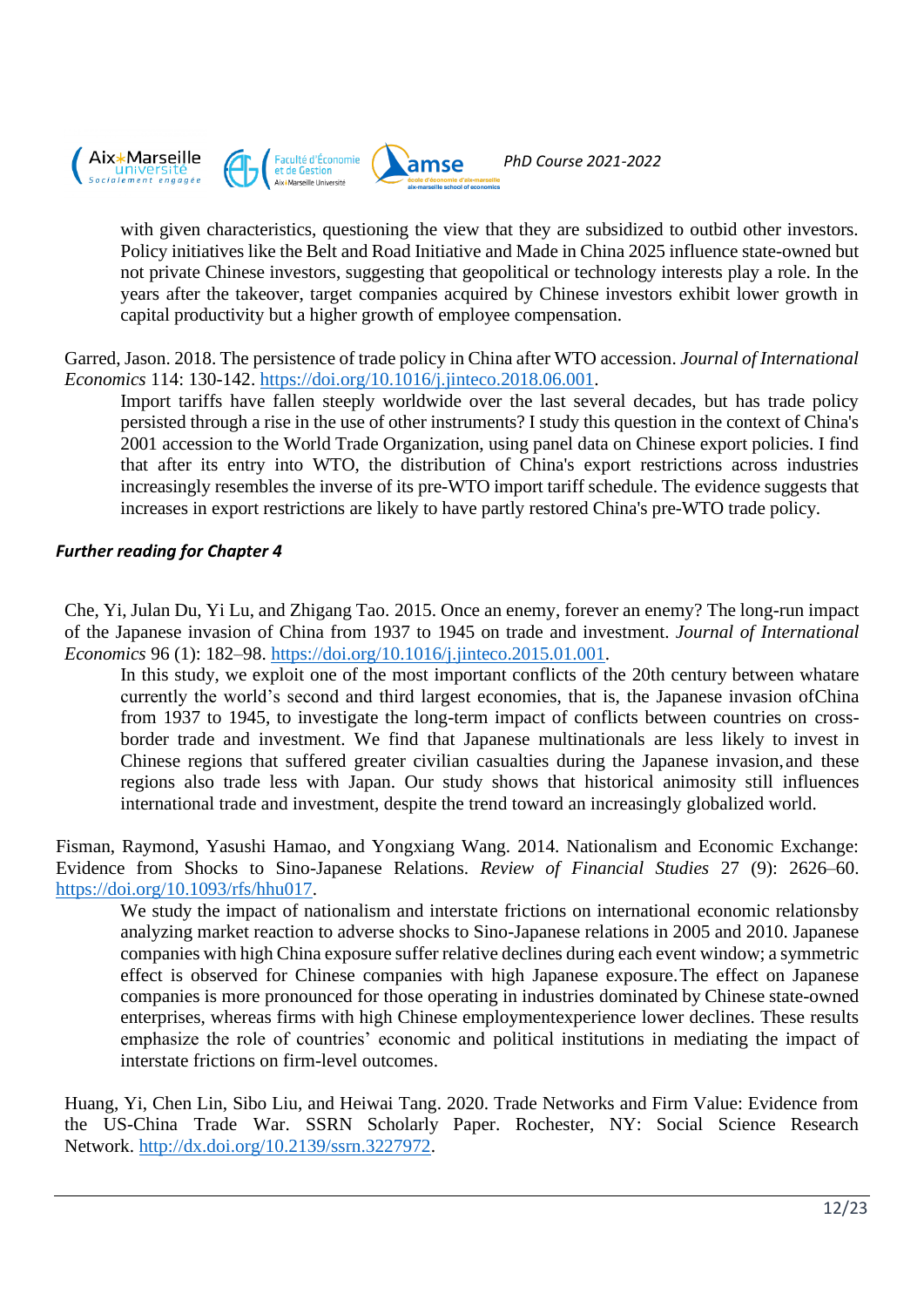

We study the financial impact of the 2018-2019 U.S.-China trade war on firms engaged in global supply chains. Around the dates when higher tariffs were announced, U.S. firms depending more on exports to and imports from China experienced larger declines in market values. Guided by a model

that identifies various direct and indirect trade channels through which tariffs affect firms' profits, we examine the transmission of tariff shocks through firms' suppliers and customers. We confirm our results by exploiting the within-firm variation in product exposure based on two tariff lists and a positive trade negotiation as a reverse experiment.

# **Chapter 5: Development finance and The Belt and Road initiative**

Horn, Sebastian, Carmen M. Reinhart, and Christoph Trebesch. 2019. China's Overseas Lending. National Bureau of Economic Research Working Paper 26050. [https://doi.org/10.3386/w26050.](https://doi.org/10.3386/w26050)

Compared with China's pre-eminent status in world trade, its role in global finance is poorly understood. This paper studies the size, characteristics, and determinants of China's capital exports building a new database of 5000 loans and grants to 152 countries, 1949-2017. We find that 50% of China's lending to developing countries is not reported to the IMF or World Bank. These "hidden debts" distort policy surveillance, risk pricing, and debt sustainability analyses. Since China's overseas lending is almost entirely official (state-controlled), the standard "push" and "pull" drivers of private cross-border flows do not apply in the same way.

Isaksson, Ann-Sofie, and Andreas Kotsadam. 2018. Chinese Aid and Local Corruption. *Journal of Public Economics* 159: 146–59. [https://doi.org/10.1016/j.jpubeco.2018.01.002.](https://doi.org/10.1016/j.jpubeco.2018.01.002)

Considering the mounting criticisms concerning Chinese aid practices, the present paper investigates whether Chinese aid projects fuel local-level corruption in Africa. To this end, wegeographically match a new geo-referenced dataset on the subnational allocation of Chinese development finance projects to Africa over the 2000–2012 period with 98,449 respondents from four Afrobarometer survey waves across 29 African countries. By comparing thecorruption experiences of individuals who live near a site where a Chinese project is being implemented at the time of the interview to those of individuals living close to a site where a Chinese project will be initiated but where implementation had not yet started at the time of the interview, we control for unobservable timeinvariant characteristics that may influence

the selection of project sites. The empirical results consistently indicate more widespread local corruption around active Chinese project sites. The effect is seemingly not driven by an increase in economic activity, but rather seems to signify that the Chinese presence impacts norms. Moreover, Chinese aid stands out from World Bank aid in this respect. In particular, whereas the results indicate that Chinese aid projects fuel local corruption but have no observable impact on short term local economic activity, they suggest that World Bank aid projects stimulate local economic activity without any consistent evidence of it fuelling local corruption.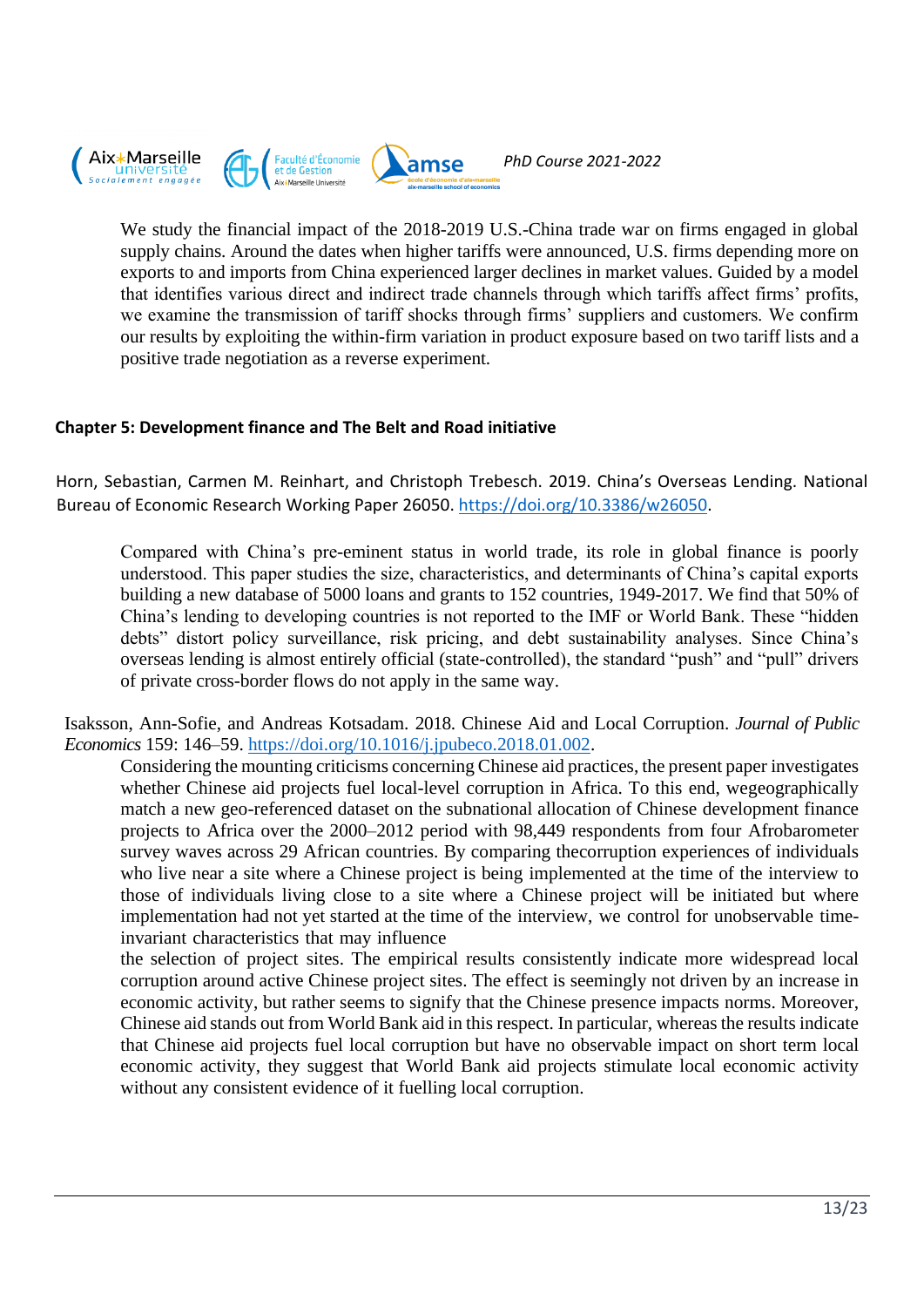

## *Further reading for Chapter 5*

Barth, Erling, Henning Finseraas, Anders Kjelsrud, and Karl O. Moene. 2020. Hit by the Silk Road: How Wage Coordination in Europe Mitigates the China Shock. IZA Institute for Labor Economics Discussion Paper 13259. [https://ssrn.com/abstract=3602435.](https://ssrn.com/abstract=3602435)

Coordination in collective wage setting can constrain potential monopoly gains to unions in nontraded-goods industries. Countries with national wage coordination can thus stabilize overall employment against fluctuations and shocks in the world economy. We test this theory by exploring within-country variation in exposure to competition from China in 13 European countries. Our causal estimates demonstrate that in countries with uncoordinated wage setting, regions with higher import exposure from China experienced a marked fall in employment, while countries with wagecoordination experienced no such employment effects. We test our main mechanism against other explanations, and show that our findings are robust to alternative measures of wage coordination, industry classifications, and trade exposure.

Cervellati, Matteo, Elena Esposito, Uwe Sunde, and Song Yuan. 2021. Malaria and Chinese Economic Activities in Africa. [Mimeo.](https://warwick.ac.uk/fac/soc/economics/staff/syuan/cesy_malaria_chineseactivities_final.pdf)

[https://warwick.ac.uk/fac/soc/economics/staff/syuan/cesy\\_malaria\\_chineseactivities.pdf](https://warwick.ac.uk/fac/soc/economics/staff/syuan/cesy_malaria_chineseactivities.pdf) (we will read the most recent version available).

We present novel evidence for the influence of the disease environment, in particular malaria exposure, on the geographic location of Chinese economic activities in Africa. Since Chinese infrastructure project contractors rely on Chinese workers, malaria exposure might constitute an important factor for their employment and productivity. Combining data on Chinese construction projects with geo-localized information about the presence of individuals, the results reveal a lower density of Chinese activities and presence of Chinese workers in areas with a high malaria risk. This effect is mitigated partly through the selection of Chinese workers from regions in China with historically high malaria risk, through the substitution of Chinese workers with local workers with greater immunity, and through the availability of malaria treatment.

De Soyres, François, Alen Mulabdic, Siobhan Murray, and Nadia Rocha, and Michele Ruta. 2019.How Much Will the Belt and Road Initiative Reduce Trade Costs? Policy Research Working PaperNo.

8801. Washington, DC: The World Bank. [http://documents.worldbank.org/curated/en/879031554144957551/pdf/Common-Transport-](http://documents.worldbank.org/curated/en/879031554144957551/pdf/Common-Transport-Infrastructure-A-Quantitative-Model-and-Estimates-from-the-Belt-and-Road-Initiative.pdf)[Infrastructure-A-Quantitative-Model-and-Estimates-from-the-Belt-and-Road-Initiative.pdf](http://documents.worldbank.org/curated/en/879031554144957551/pdf/Common-Transport-Infrastructure-A-Quantitative-Model-and-Estimates-from-the-Belt-and-Road-Initiative.pdf)

This paper presents a structural general equilibrium model to analyze the effects on trade, welfare, and gross domestic product of common transport infrastructure. Specifically, the model builds on the framework by Caliendo and Parro (2015)—a Ricardian model with sectoral linkages, trade in intermediate goods and sectoral heterogeneity—to allow for changes in trade costs due to improvements in transportation infrastructure, financed through domestic taxation, connecting multiple countries. The model highlights the trade impact of infrastructure investments through crossborder input-output linkages. This framework is then used to quantify the impact of the Belt and Road Initiative. Using new estimates on the effects on tradecosts of transport infrastructure related to the initiative based on Geographic Information System analysis, the model shows that gross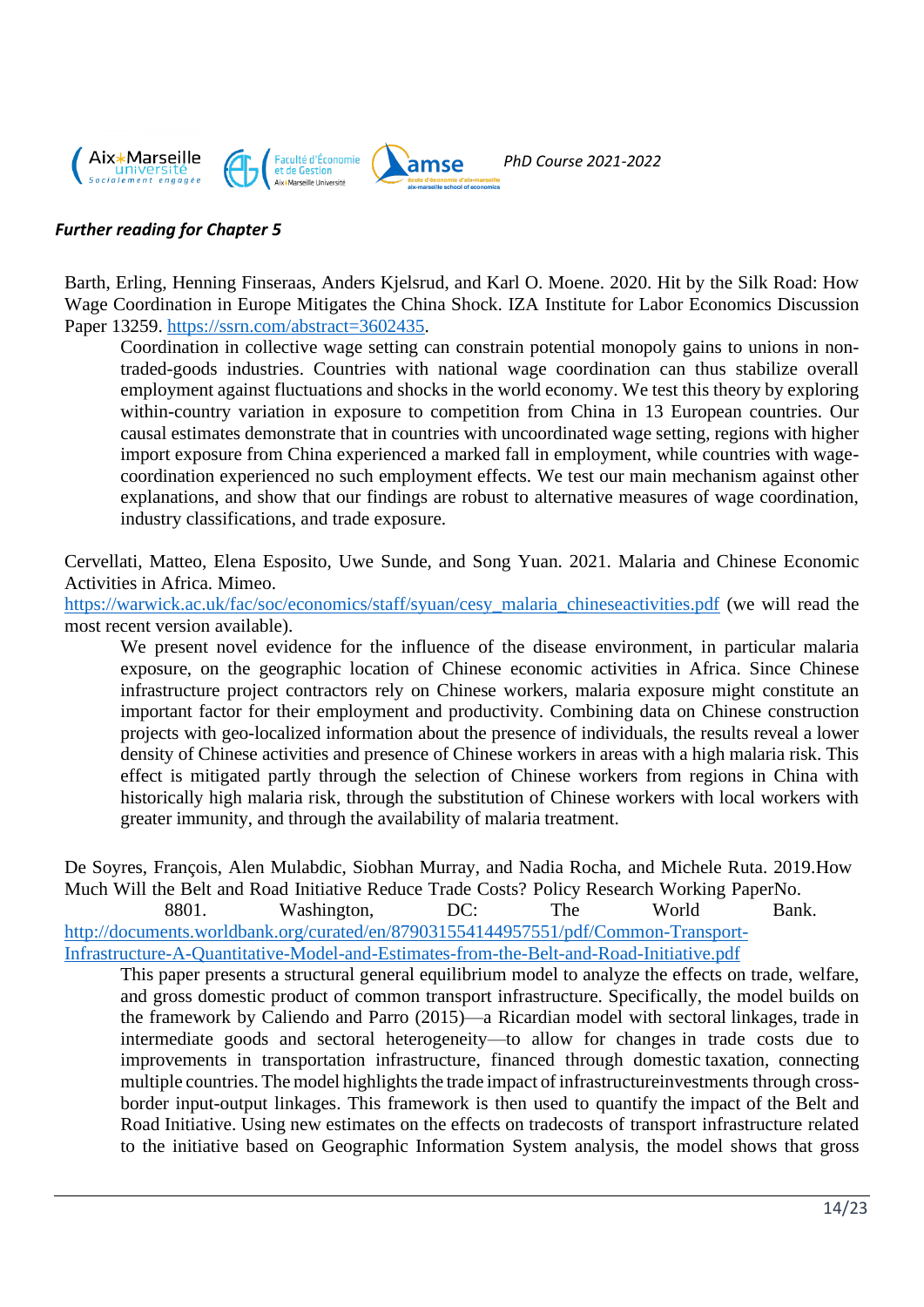

domestic product will increase by up to 3.4 percent for participating countries and by up to 2.9 percent for the world. Because trade gainsare not commensurate with projected investments, some countries may experience a negativewelfare effect due to the high cost of the infrastructure. The analysis also finds strong complementarity between infrastructure investment and trade policy reforms.

Dreher, Axel, Andreas Fuchs, Roland Hodler, Bradley C. Parks, Paul A. Raschky, Michael J. Tierney. 2019. African leaders and the geography of China's foreign assistance. Journal of Development Economics 140: 44-71, [https://doi.org/10.1016/j.jdeveco.2019.04.003.](https://doi.org/10.1016/j.jdeveco.2019.04.003)

We investigate whether foreign aid from China is prone to political capture in aid-receiving countries. Specifically, we examine whether more Chinese aid is allocated to the birth regions of political leaders, controlling for indicators of need and various fixed effects. We collect data on 117 African leaders' birthplaces and geocode 1650 Chinese development projects across 2969 physical locations in Africa from 2000 to 2012. Our econometric results show that political leaders' birth regions receive substantially larger financial flows from China in the years when they hold power compared to what the same region receives at other times. We find evidence that these biases are a consequence of electoral competition: Chinese aid disproportionately benefits politically privileged regions in country-years when incumbents face upcoming elections and when electoral competitiveness is high. We observe no such pattern of favoritism in the spatial distribution of World Bank development projects.

Lefebvre, Kevin, Nadia Rocha, and Michele Ruta. 2021. Containing Chinese State-Owned Enterprises? The Role of Deep Trade Agreements. Policy Research Working Paper No. 9637. World Bank, Washington, DC. [https://openknowledge.worldbank.org/handle/10986/35516.](https://openknowledge.worldbank.org/handle/10986/35516)

Regional trade agreements increasingly include provisions that regulate state-owned enterprises. This paper combines new information on the content of "deep" regional trade agreements and data on Chinese firm-level exports during 2000-11 to analyze the spillover effect of rules on state-owned enterprises on the intensive and extensive margins of Chinese state-owned enterprises' trade. Rather than containing state capitalism, regional trade agreements regulating state-owned enterprises signed by Chinese trading partners with third countries increase exports and entry of Chinese state-owned enterprises as they gain a competitive edge in regulated markets. This spillover effect is robust to several extensions and is even stronger for agreements that include rules on subsidies and competition policy. This finding points to the need for commonly agreed multilateral rules to regulate state owned enterprises.

Hernandez, Diego. 2017. Are 'New' Donors Challenging World Bank Conditionality? *WorldDevelopment*  96: 529–49. [https://doi.org/10.1016/j.worlddev.2017.03.035.](https://doi.org/10.1016/j.worlddev.2017.03.035)

This paper investigates whether World Bank conditionality is affected by the presence of "new" donors by using panel data for 54 African countries over the 1980–2013 period. Empirical results indicate that the World Bank delivers loans with significantly fewer conditions to recipient countries which are assisted by China. In fact these receive 15% fewerconditions for every percentage-point increase in Chinese aid. Less stringent conditionality isalso observed in better off borrowers that are in addition funded by Kuwait and the United Arab Emirates, but this effect vanishes after the start of the new millennium. In contrast, WorldBank conditionality is rarely affected by aid inflows from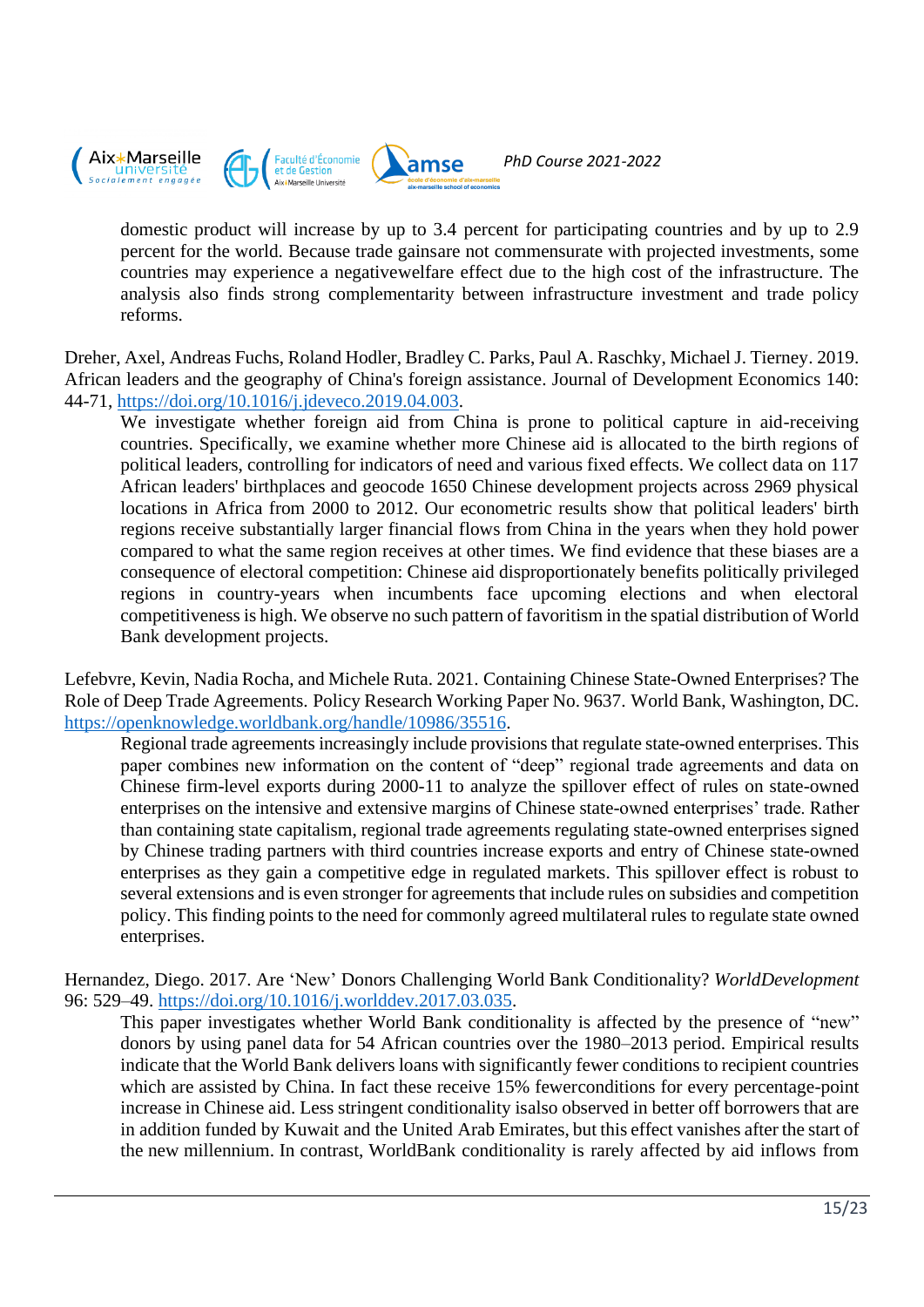

DAC donors, and when it is, conditionality is revised upward. These findings suggest that new donors might be perceived as an attractive financial option to which the World Bank reacts by offering credits less restrictively in order to remain competitive in the loan-giving market and thereby cope with excesses in the supply of development resources.

Qian, Jing, James Raymond Vreeland, Zetao Wu, and Jianzhi Zhao. 2021. Compete or Complement? How the World Bank Responds to the Establishment of the AIIB. [Paper](https://www.peio.me/wp-content/uploads/2021/papers/PEIOo21_paper_47.pdf) for the 2021 Conference on the Political Economy of International Organizations.

China's establishment of the Asian Infrastructure Investment Bank (AIIB) underscores the rising super power's ambition to other new sources of funding to developing countries. The prospect of alternative funding does not necessarily imply a shift away from the West's foremost development organization, the World Bank. Experts estimate that the developing world requires trillions of dollars in infrastructure investment. So the AIIB could very well complement World Bank efforts, simply filling funding gaps. Still, the terms of AIIB loans are touted to be less intrusive than World Bank loans, void of policy conditionality. The AIIB option also enables governments to follow new leadership of the global economy under China. This paper thus examines the impact of the AIIB's founding on World Bank lending. Using the generalized synthetic control method, we estimate a decrease in the number of World Bank projects for AIIB founding members, an effect concentrated in infrastructure-intensive projects. Our results suggest that the AIIB represents real competition for Western influence in the developing world.

Zeitz, Alexandra O. 2021. Emulate or differentiate? *Review of International Organizations* 16: 265–292. [https://doi.org/10.1007/s11558-020-09377-y. Corrections.](https://doi.org/10.1007/s11558-020-09377-y)

Foreign aid relationships are valuable to donors as a means of improving development outcomes and influencing recipient country policy. The emergence of new donors can lead to competition as donors vie for influence over recipient government policy and attention. How does such competition affect the behavior of traditional donors? I draw attention to how the rise of China as a provider of development finance is changing the type of development that traditional donors support. Chinese development finance is particularly targeted at large infrastructure projects, and this focus can exert pressure on traditional donors. I suggest traditional donors can either emulate China's approach to development, i.e. offer projects in infrastructure-intensive sectors, or differentiate themselves and specialize in alternative approaches to development, e.g. focus on governance and social sector interventions. I test this using data on the terms of World Bank and Chinese development finance in over 100 countries. I find the World Bank responds to competitive pressure from China by emulating the Chinese emphasis on infrastructure, allocating a greater share of its development projects in infrastructure-intensive sectors when recipient countries receive more Chinese development finance. Furthermore, subnational data shows that the World Bank also emulates China's approach to development in response to competition at the regional level. China's growing role as a provider of development finance affects traditional donor behavior, shaping the type of development donors support by introducing bottom-up competitive pressure.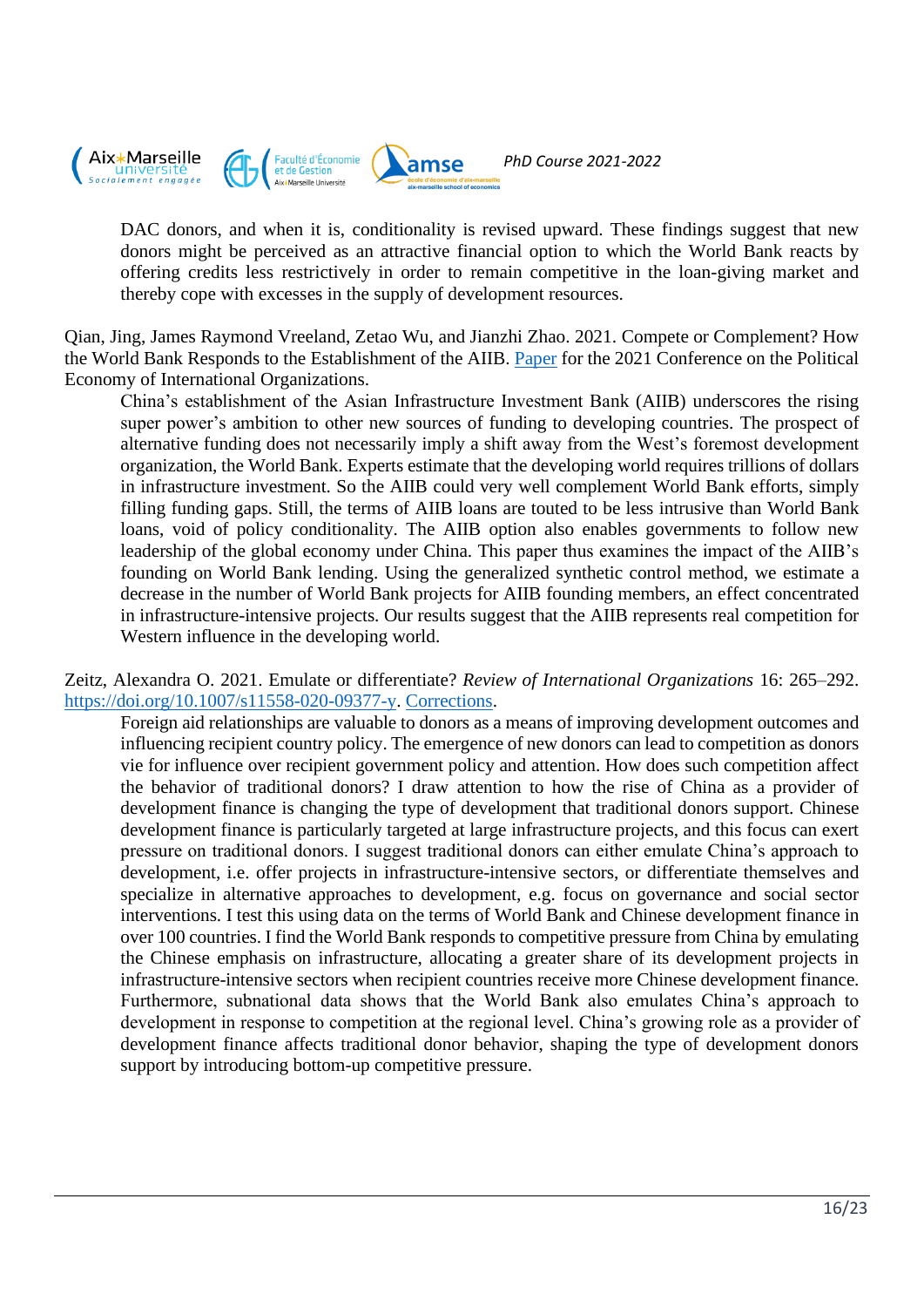

*In the seminar organization session, students will choose one topic among the following chapters:*

#### **Chapter 6: Domestic effects of Chinese international engagements**

Bombardini, Matilde, and Bingjing Li. 2020. Effects of International Integration on China, Trade, Pollution and Mortality in China. *Journal of International Economics* 125. [https://doi.org/10.1016/j.jinteco.2020.103321.](https://doi.org/10.1016/j.jinteco.2020.103321)

Did the rapid expansion of Chinese exports between 1990 and 2010 contribute to the country's worsening environmental quality? We exploit variation in local industrial composition to gauge the effect on pollution and health outcomes of export expansion due to the decline in tariffs faced by Chinese exporters. In theory, rising exports can increase pollution and mortality due to increased output, but they may also raise local incomes, which can in turn promote better health and environmental quality. The paper teases out these competing effects by constructing two export shocks at the prefecture level: (i) the pollution content of export expansion and (ii) the export expansion in dollars per worker. We find that the pollution content of exports affects pollution and mortality: a one standard deviation increase in the shock increases infant mortality by 4.1 deaths per thousand live births, which is about 23% of the standard deviation of infant mortality change during the period. The dollar value of export expansion reduces mortality by 1.2 deaths, but the effect is not statistically significant. We show that the channel through which exports affect mortality is pollution concentration. We find a negative, but insignificant effect on pollution of the dollar-value export shocks, a potential "technique" effect whereby higher income drives demand for clean environment. Finally, we find that only infant mortality related to cardio-respiratory conditions responds to exports shocks, while deaths due to accidents and other causes are not affected.

Kim, Sung Eun. 2018. Media Bias against Foreign Firms as a Veiled Trade Barrier: Evidence from Chinese Newspapers. *American Political Science Review* 112 (4): 954–70. [https://doi.org/10.1017/S0003055418000242.](https://doi.org/10.1017/S0003055418000242)

While the rules of international trade regimes prevent governments from employing protectionist instruments, governments continue to seek out veiled means of supporting their national industries. This article argues that the news media can serve as one channel for governments to favor domestic industries. Focusing on media coverage of auto recalls in China, I reveal a systematic bias against foreign automakers in those newspapers under strict government control. I further analyze subnational reporting patterns, exploiting variation in the level of regional government interest in the automobile industry. The analysis suggests that the media's home bias is driven by the government's protectionist interests but rules out the alternative hypothesis that home bias simply reflects the nationalist sentiment of readers. I show that this home bias in news coverage has meaningful impact on actual consumer behavior, combining automobile sales data and information on recall-related web searches.

Tang, Heiwai, and Yifan Zhang. 2021. Do multinationals transfer culture? Evidence on female employment in China. *Journal of International Economics* 133. [https://doi.org/10.1016/j.jinteco.2021.103518.](https://doi.org/10.1016/j.jinteco.2021.103518)

We study the global diffusion of culture through multinationals, focusing on gender norms. Using data on manufacturing firms in China from 2004 to 2007, we find that foreign affiliates from countries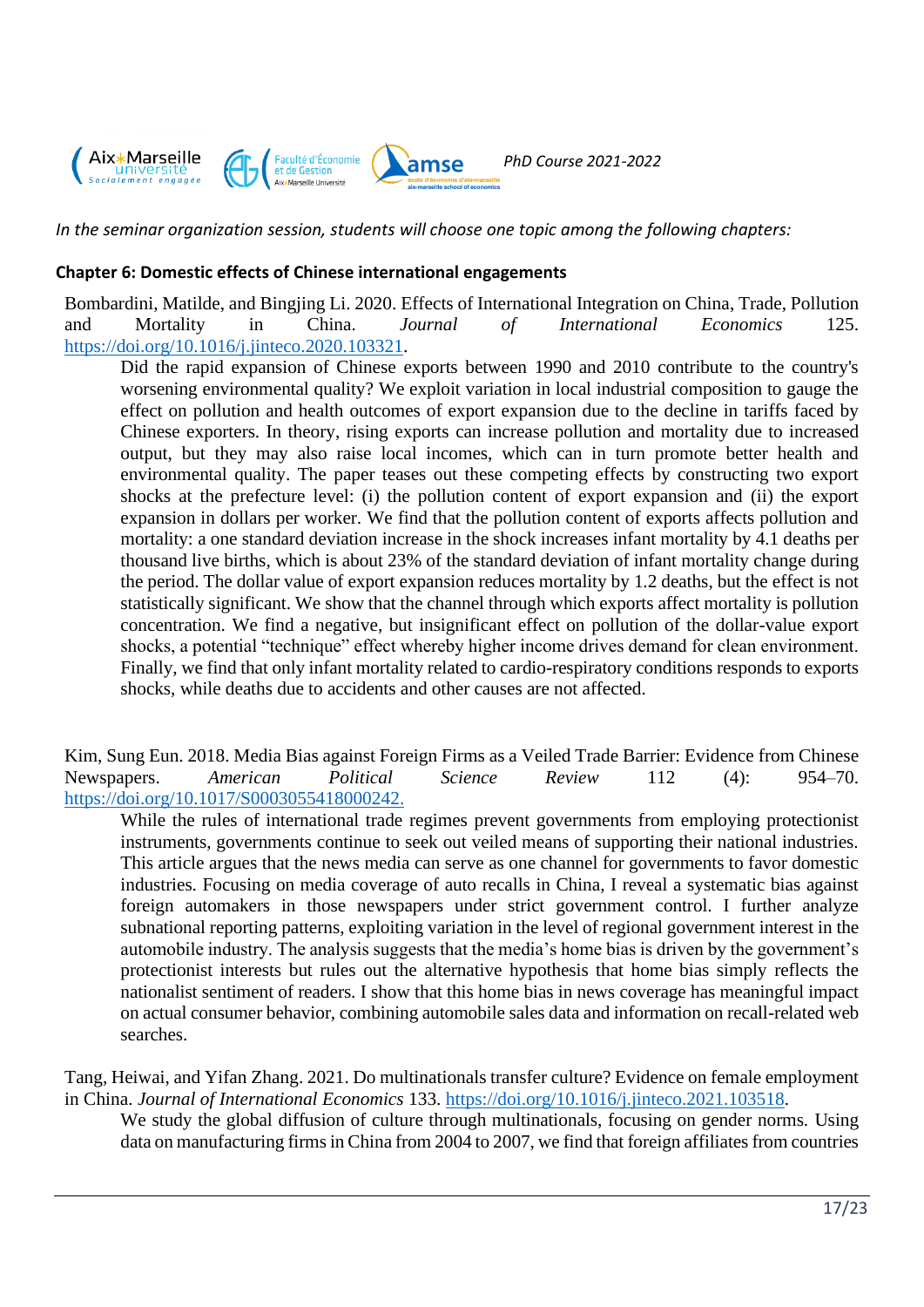

with a more gender-equal culture tend to employ proportionally more women and appoint more female managers. They also generate cultural spillovers, as we find that domestic firms' female labor share increases with the prevalence of foreign affiliates in the same industry or city. Based on a multisector model that accounts for firm heterogeneity in productivity, gender bias, and learning, we perform counterfactual exercises. By hypothetically eliminating firms' gender biases, we observe a 5% increase in China's aggregate total factor productivity, 19% of which is due to spillovers from foreign affiliates.

## *Further reading for Chapter 6 will be announced*

#### **Chapter 7: Environment**

Bing Zhang, Chen Xiaolan, and Guo Huanxiu. 2018. Does central supervision enhance local environmental enforcement? Quasi-experimental evidence from China. *Journal of Public Economics* 164: 70-90. [https://doi.org/10.1016/j.jpubeco.2018.05.009.](https://doi.org/10.1016/j.jpubeco.2018.05.009)

This paper draws on a natural experiment generated by the National Specially Monitored Firms (NSMF) program in China to evaluate the effectiveness of central supervision at improving local environmental enforcement. We explore a unique firm-level Chinese Environmental Statistics dataset and utilize a regression discontinuity design to assess the impact of central supervision through the NSMF program on an industrial firm's chemical oxygen demand (COD) emissions. The results suggest that central supervision significantly reduces industrial COD emissions by at least 26.8%. These results highlight the substantial room for improvement in Chinese environmental regulations via central supervision. A more flexible environmental decentralization regime and comprehensive central supervision are thus recommended for future reforms.

Liu, X., Hao, F., Portney, K., & Liu, Y. (2020). Examining Public Concern about Global Warming and Climate Change in China. The China Quarterly, 242, 460-486. [https://doi.org/10.1017/S0305741019000845.](https://doi.org/10.1017/S0305741019000845)

To what degree are Chinese citizens concerned about the seriousness of global warming and climate change (GWCC) and what are the key factors that shape their concern? Drawing theoretical insights from extant literature and using recent data from a national representative public survey ( $N = 3,748$ ) and provincial environmental and economic statistics, this study, the first of its kind, examines the variations and determinants of Chinese GWCC concern. Our data show that in China, compared to other countries, average public concern about GWCC is relatively low, and concern varies greatly among Chinese citizens, across different provinces and between coastal and inland areas. Statistical analyses reveal that the levels of Chinese GWCC concern are significantly influenced by individual sociodemographic characteristics, personal post-materialist values, and regional economic dependency on carbon-intensive industries. Specifically, women and younger Chinese with greater post-materialist values are more concerned about GWCC than their counterparts, and citizens from provinces with higher economic dependency on carbon-intensive industries tend to be less concerned about GWCC than people from provinces with lower carbon dependency. We discuss key policy implications and make suggestions for future research in the conclusion.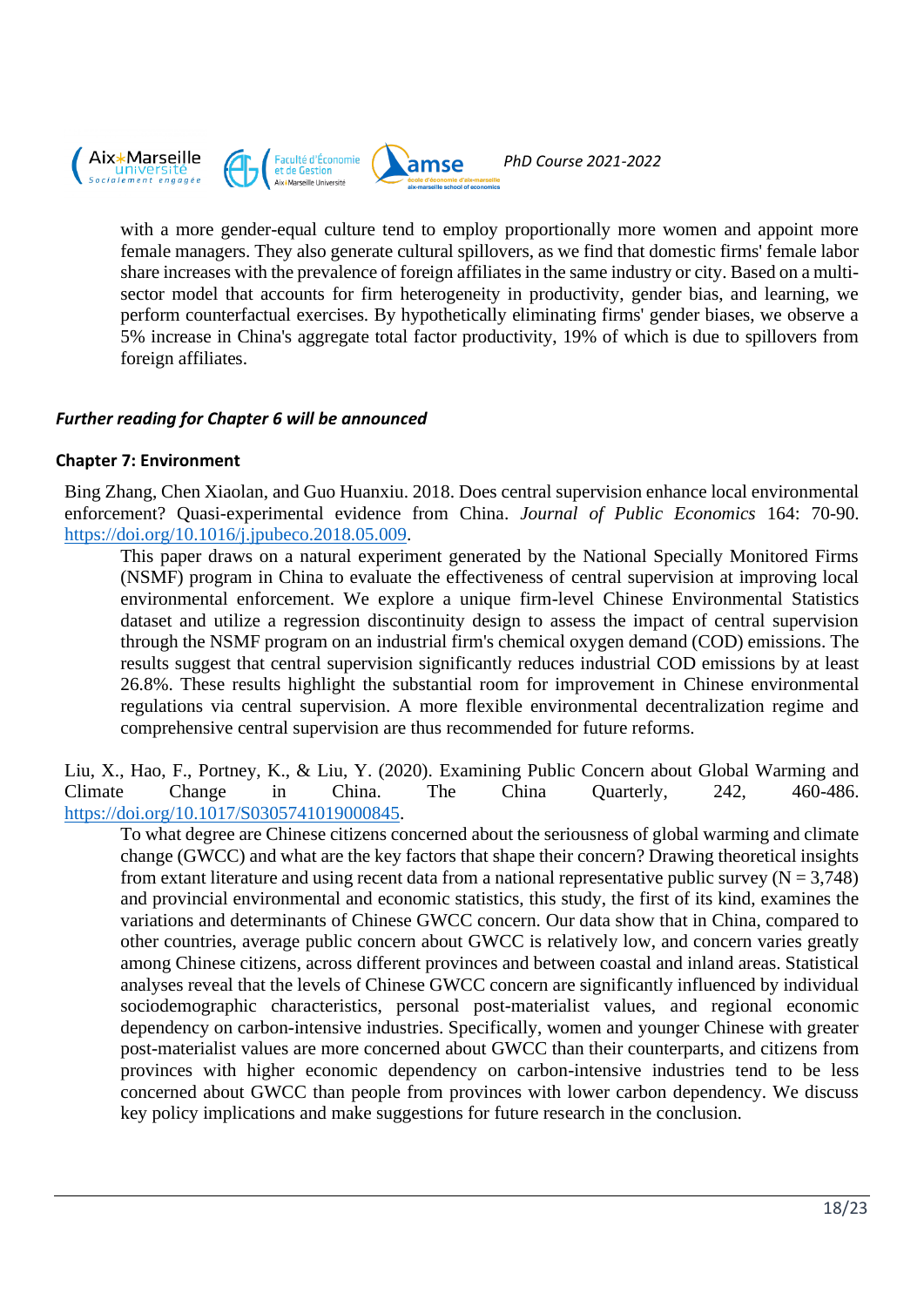

## *Further reading for Chapter 7*

Ebenstein, Avraham, Maoyong Fan, Michael Greenstone, Guojun He, Peng Yin, and Maigeng Zhou. 2015. Growth, Pollution, and Life Expectancy: China from 1991-2012. *American Economic Review* 105(5): 226– 31. [https://doi.org/10.1257/aer.p20151094.](https://doi.org/10.1257/aer.p20151094)

This paper examines the relationship between income, pollution, and mortality in China from1991- 2012. Using first-difference models, we document a robust positive association betweencity-level GDP and life expectancy. We also find a negative association between city-level particulate air pollution exposure and life expectancy that is driven by elevated cardiorespiratory mortality rates. The results suggest that while China's unprecedented economic growth over the last two decades is associated with health improvements, pollutionhas served as a countervailing force.

Hanlon, W. Walker, and Yuan Tian. 2015. Killer Cities: Past and Present. *American Economic Review* 105 (5): 570–75. [https://doi.org/10.1257/aer.p20151071.](https://doi.org/10.1257/aer.p20151071)

The industrial cities of the 19th century were incredibly unhealthy places to live. How much progress has been made in reducing these negative health effects over the past 150 years? To help answer this question, we compare mortality patterns in 19th century England to those in Chinese urban areas in 2000. We document that substantial improvements have been made inimproving health in cities over this period. Unlike historical English cities, large cities in Chinahave lower mortality than less populated areas. However, we also provide evidence that in China a substantial relationship between industrial pollution and mortality remains.

Kahn, Matthew E., Pei Li, and Daxuan Zhao. "Water Pollution Progress at Borders: The Role of Changes in China's Political Promotion Incentives". *American Economic Journal: Economic Policy* 7, no. 4 (2015): 223–42. [https://doi.org/10.1257/pol.20130367.](https://doi.org/10.1257/pol.20130367)

At political boundaries, local leaders have weak incentives to reduce polluting activity becausethe social costs are borne by downstream neighbors. This paper exploits a natural experimentset inChina in which the central government changed the local political promotion criteria andthus incentivized local officials to reduce border pollution along specific criteria. We document evidence of pollution progress with respect to targeted criteria at province boundaries. Heavy metal pollutants, not targeted by the central government, have not decreased in concentration after the regime shift. Using data on the economic geography of key industrial water polluters, we explore possible mechanisms.

Zheng, Siqi, and Matthew E. Kahn. 2017. A New Era of Pollution Progress in Urban China? *Journal of Economic Perspectives* 31 (1): 71-92. [https://doi.org/10.1257/jep.31.1.71.](https://doi.org/10.1257/jep.31.1.71)

Over the last 30 years, China's economy has boomed. This trend has lifted hundreds of millions of Chinese out of poverty but it has also sharply increased local, regional, and global pollution levels. We look at the rise in air pollution over recent decades, and the perhaps surprising finding that in many of China's urban areas, levels of particulates (of less than 10 microns) have been decreasing during the last 10 to 15 years. We then turn to the costs and tradeoffs of air pollution, including costs to human health, reductions in worker productivity, and how people are seeking to reduce their exposure to pollution as shown by compensating differentials in real estate prices and purchases of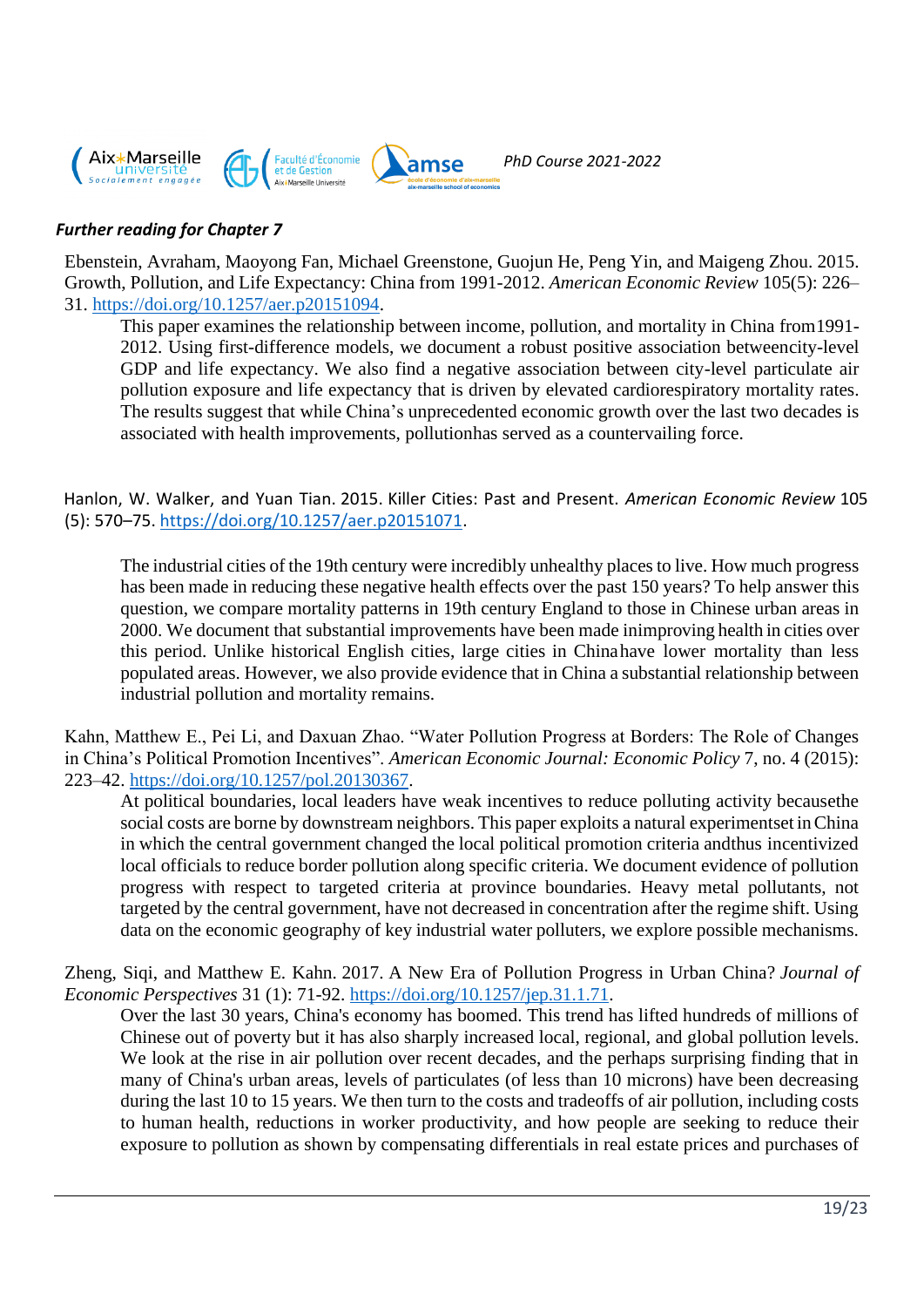

masks and air filters. We discuss how rising incomes tend to raise the demand for environmental amenities and thus increase political pressure for environmental protection, and then we turn to the policy tools that China has used to reduce pollution. We conclude by arguing that as China's government is preparing for an additional 300 million people to move to urban areas over the next 30 years, it will have a number of opportunities for China to reduce pollution through a shift from manufacturing to services, along with various steps to improve energy efficiency and resource conservation. Overall, it seems that China is on track to improve its environmental performance in the years ahead.

## **Chapter 8: Political evaluation and promotion**

Guo, Gang. 2009. China's Local Political Budget Cycles. *American Journal of Political Science* 53, no. 3(2009): 621–32[. https://doi.org/10.1111/j.1540-5907.2009.00390.x.](https://doi.org/10.1111/j.1540-5907.2009.00390.x)

This article examines the political budget cycles in Chinese counties. The shift to a more performance-based cadre evaluation and mobility system during the reform era has created an incentive structure for local leaders to increase government spending at strategically importanttime points during their tenure to enhance the prospect of official promotion. Such expenditures help local leaders to impress their superiors with economic and political achievements, especially those visible and quantifiable large-scale development projects. At the same time, economic and fiscal decentralization increased the capacity of local leaders to influence government budget expenditures as the need rises. The hypothesized curvilinear relationship between a leader's time in office and increased spending was tested using a comprehensive data set of all Chinese counties from 1997 through 2002. The panel data analysis shows that growth in local government spending per capita is the fastest during a leader's third and fourth years in office.

Shi, Xiangyu, and Tianyang Xi. 2018. Race to safety: Political competition, neighborhood effects, and coal mine deaths in China. *Journal of Development Economics* 131: 79–95. [https://doi.org/10.1016/j.jdeveco.2017.10.008.](https://doi.org/10.1016/j.jdeveco.2017.10.008)

When political agents are subject to centralized performance evaluation, their efforts and performances tend to be correlated with one another in the "neighborhood". Using quarterly data from prefecture-level cities in China, this paper finds evidence of positive neighborhoodeffects on coal mine deaths: the number of accidental deaths in a city is positively associated with those in its political neighbors. The neighborhood effects are confined by provincial borders, but do not diminish as the geographic scope of the neighborhood increases. Moreover,the effects are amplified by regulatory reforms and political cycles that increase the salience of coal mine safety. The findings of neighborhood effects on coal mine deaths are consistent with the logic of relative performance evaluation (RPE) as a mechanism for shaping policy outcomes.

#### *Further reading for Chapter 8 will be announced*

# *Note: Dates and contents subject to change!*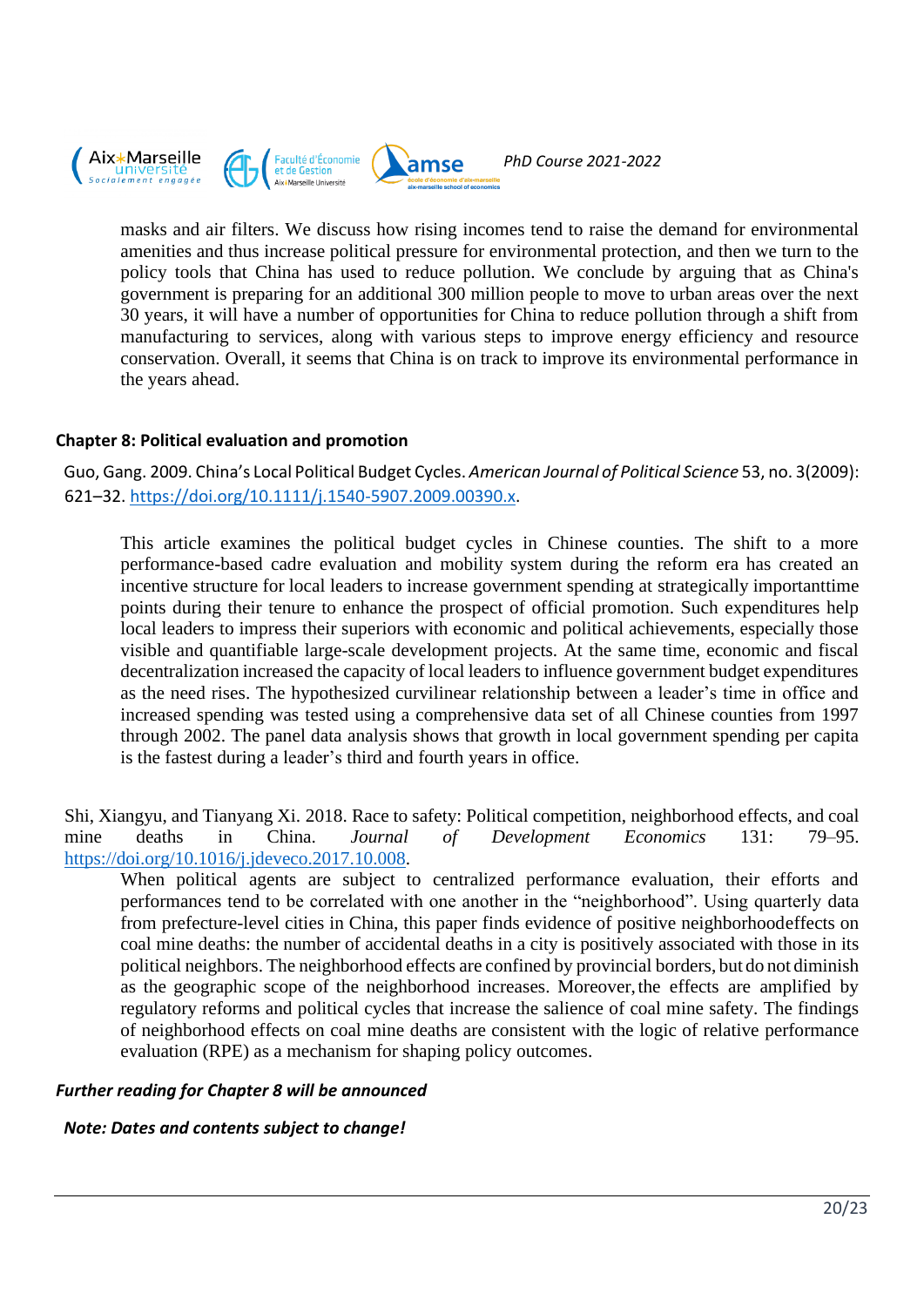

## **Other current debates**

## **Chapter 8: Political effects on the "West"**

Lu, Yi, Xiang Shao, and Zhigang Tao. "Exposure to Chinese imports and media slant: Evidence from147 U.S. local newspapers over 1998–2012". *Journal of International Economics* 114 (2018): 316– 30. [https://doi.org/10.1016/j.jinteco.2018.07.004.](https://doi.org/10.1016/j.jinteco.2018.07.004)

Does the recent surge in Chinese imports affect the media slant against China in the United States? Using a data set of 147 U.S. local newspapers over 1998–2012, this paper shows that newspapers whose circulation counties face greater exposure to Chinese imports report more negative news about China, and are more likely to endorse Democrats. The results hold with two identification strategies and three measures of media slant. The paper further shows that,in U.S. House and Senate elections between 2000 and 2012, media slant is associated with increased voting shares for Democrats, who are traditionally champions for the poor and critical of globalization.

Colantone, Italo, and Piero Stanig. 2018. Global Competition and Brexit. *American Political Science Review* 112 (2): 201–18. [https://doi.org/10.1017/S0003055417000685.](https://doi.org/10.1017/S0003055417000685)

We show that support for the Leave option in the Brexit referendum was systematically higherin regions hit harder by economic globalization. We focus on the shock of surging imports from China over the past three decades as a structural driver of divergence in economic performance across U.K. regions. An IV approach supports a causal interpretation of our

finding. We claim that the effect is driven by the displacement determined by globalization inthe absence of effective compensation of its losers. Neither overall stocks nor inflows of immigrants in a region are associated with higher support for the Leave option. A positive association only emerges when focusing on immigrants from EU accession countries. The analysis of individual data suggests that voters respond to the import shock in a sociotropic way, as individuals tend to react to the general economic situation of their region, regardless of their specific condition.

#### **Chapter 10: Corruption**

Chen, Ting, and James Kai-sing Kung. 2019. Busting the "Princelings": The Campaign Against Corruption in China's Primary Land Market. *Quarterly Journal of Economics* 134 (1): 185–226. [https://doi.org/10.1093/qje/qjy027.](https://doi.org/10.1093/qje/qjy027)

Using data on over a million land transactions during 2004–2016 where local governments arethe sole seller, we find that firms linked to members of China's supreme political elites—the Politburo obtained a price discount ranging from 55.4% to 59.9% compared with those without the same connections. These firms also purchased slightly more land. In return, the provincial party secretaries who provided the discount to these "princeling" firms are 23.4% more likely to be promoted to positions of national leadership. To curb corruption, President Xi Jinping stepped up investigations and strengthened personnel control at the province level.Using a spatially matched sample (e.g., within a 500-meter radius), we find a reduction in corruption of between 42.6% and 31.5% in the provinces either targeted by the central inspection teams or whose party secretary was replaced by one appointed by Xi. Accordingly,this crackdown on corruption has also significantly reduced the promotional prospects of thoselocal officials who rely on supplying a discount to get ahead.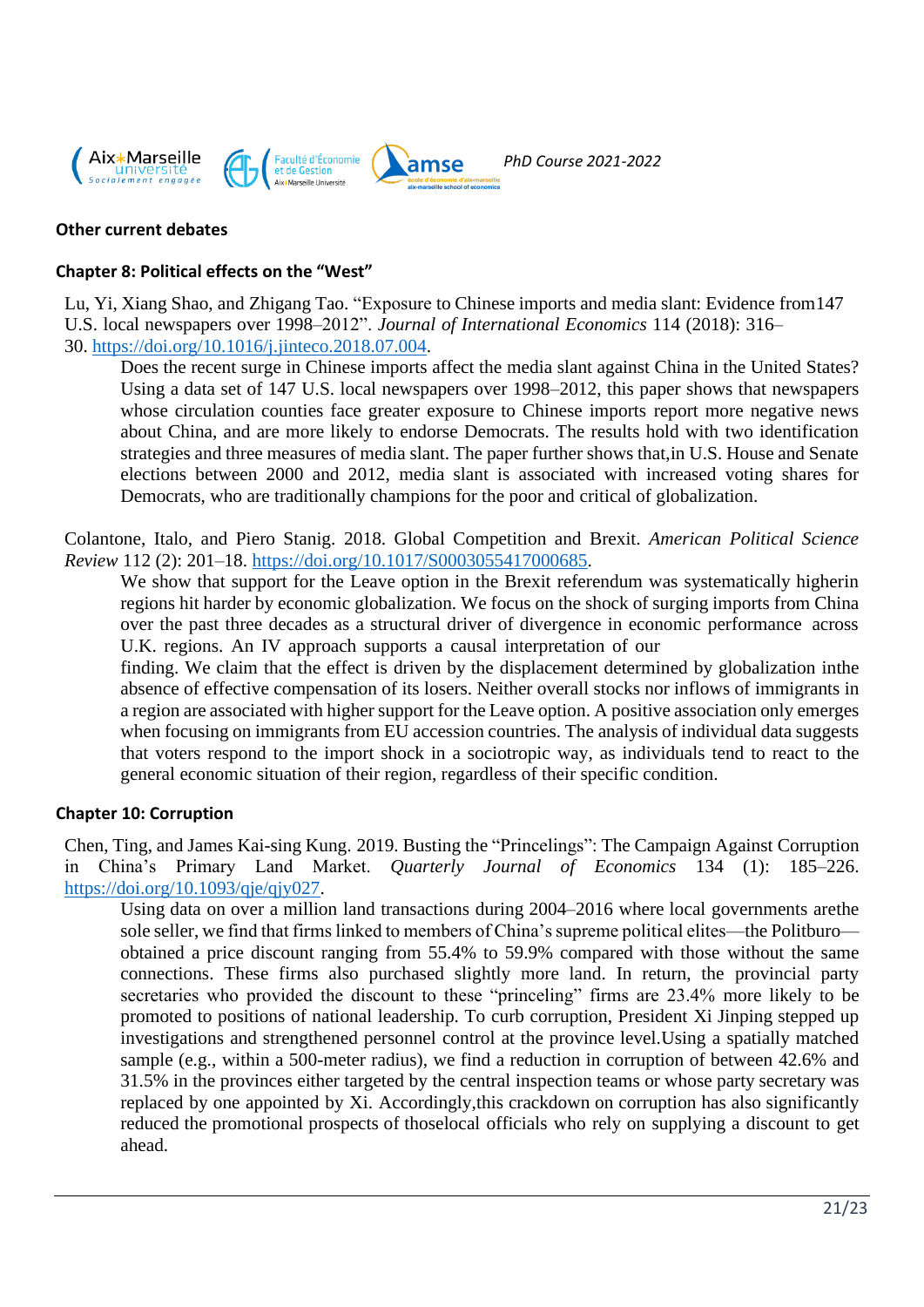

Pan, Jennifer, and Kaiping Chen. 2018. Concealing Corruption: How Chinese Officials Distort Upward Reporting of Online Grievances. *American Political Science Review* 112 (3): 602–20. [https://doi.org/10.1017/S0003055418000205.](https://doi.org/10.1017/S0003055418000205)

A prerequisite for the durability of authoritarian regimes as well as their effective governanceis the regime's ability to gather reliable information about the actions of lower-tier officials. Allowing public participation in the form of online complaints is one approach authoritarian regimes have taken to improve monitoring of lower-tier officials. In this paper, we gain rare access to internal communications between a monitoring agency and upper-level officials in China. We show that citizen grievances posted publicly online that contain complaints of corruption are systematically concealed from upper-level authorities when they implicate lower-tier officials or associates connected to lower-tier officials through patronage ties. Information manipulation occurs primarily through omission of wrongdoing rather than censorship or falsification, suggesting that even in the digital age, in a highly determined andcapable regime where reports of corruption are actively and publicly voiced, monitoring the behavior of regime agents remains a challenge.

## **Chapter 11: Media, propaganda and censorship**

Chen, Yuyu, and David Y. Yang. 2019. The Impact of Media Censorship: 1984 or Brave New World? *American Economic Review* 109 (6): 2294–2332. [https://doi.org/10.1257/aer.20171765.](https://doi.org/10.1257/aer.20171765)

Media censorship is a hallmark of authoritarian regimes. We conduct a field experiment in China to measure the effects of providing citizens with access to an uncensored internet. We track subjects' media consumption, beliefs regarding the media, economic beliefs, political attitudes, and behaviors over 18 months. We find four main results: (i) free access alone doesnot induce subjects to acquire politically sensitive information; (ii) temporary encouragementleads to a persistent increase in acquisition, indicating that demand is not permanently low;

(iii) acquisition brings broad, substantial, and persistent changes to knowledge, beliefs,attitudes, and intended behaviors; and (iv) social transmission of information is statistically significant but small in magnitude. We calibrate a simple model to show that the combinationof low demand for uncensored information and the moderate social transmission means China's censorship apparatus may remain robust to a large number of citizens receiving accessto an uncensored internet.

Qin, Bei, David Strömberg, and Yanhui Wu. 2018. Media Bias in China. *American Economic Review* 108 (9): 2442–76. [https://doi.org/10.1257/aer.20170947.](https://doi.org/10.1257/aer.20170947)

This paper examines whether and how market competition affected the political bias of governmentowned newspapers in China from 1981 to 2011. We measure media bias based on coverage of government mouthpiece content (propaganda) relative to commercial content.We first find that a reform that forced newspaper exits (reduced competition) affected media bias by increasing product specialization, with some papers focusing on propaganda and otherson commercial content. Second, lower-level governments produce less-biased content and launch commercial newspapers earlier, eroding higher-level governments' political goals. Third, bottom-up competition intensifies the politico-economic tradeoff, leading to product proliferation and less audience exposure to propaganda.